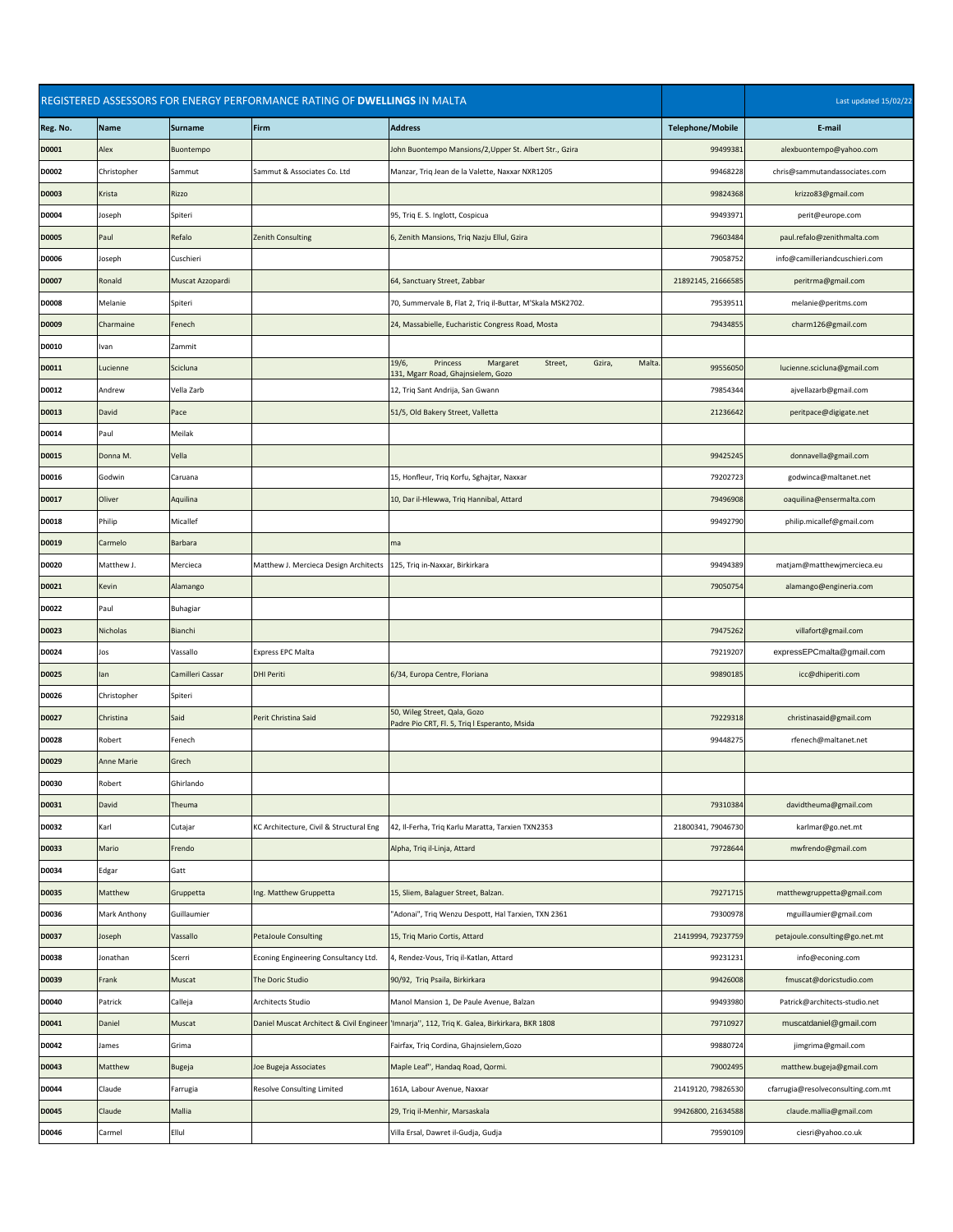| 99472846<br>Patrick<br>Spiteri Staines<br>35 Flt2, N P Tabone Str., Sliema SLM1872<br>pstaines@live.com<br>Casa Anici', Triq il-Frangiskani, Hamrun HMR1121<br>79045705<br>robazz@gmail.com<br>Roberta<br>Perit Roberta Azzopardi<br>Azzopardi<br>Felix<br>Grech<br>fayecaruana@gmail.com<br>99467208<br>Faye<br>Caruana<br>Mario D.<br>Alternative Technologies Ltd<br>47, Triq Il-Barmil, Swieqi.<br>21/27380309, 99473595<br>mario_cachia@alternativetechnologies.com.mt<br>Cachia<br>Mican Court/5, Pjazza J.F. Kennedy, Victoria, Gozo<br>79710345<br>Galea Curmi Engineering Services Ltd<br>mario@galeacurmi.com<br>Mario<br>Galea<br>Richard<br><b>Borg</b><br>99407064<br>peritrzammit@gmail.com<br>Ronald<br>Zammit<br><b>Energy Performance Certificate-Malta</b><br>Merhba, Triq Barcelona, Zurrieq<br>79727926<br>ivan.cachia@gmail.com<br>Cachia<br><b>Ivan</b><br>Blossomville, Triq il-Hwawar, Iklin IKL 1951<br>Cachia<br>99471545<br>joscac@onvol.net<br>Joseph<br>I-Palma, ic-Cens I-Iswed, Main Road, Bahrija.<br>79973333<br>Daniel<br>Portelli<br>daniel@dpa.com.mt<br>Ryan<br>Cremona<br>Velislav<br>18, Natalie, Triq De Mello, Zurrieq<br>99262600<br>velisbar@msn.com<br><b>Baran</b><br>Roberta C.<br>San Gorg Court, Fl. 1 Blk B, Triq Santa Dminka, Victoria, Gozo.<br>99804003<br>rvas0001@hotmail.com<br>Attard<br>Dario<br>Chircop<br>Caravel Ltd<br>99478306<br>dario@caravelmalta.com<br>Navi Stores 2&3, Pantar Road, Lija LJA2021.<br>79704900<br>janicefenech@gmail.com<br>Janice<br>Borg<br><b>Borg Grech</b><br>Mystique, Triq Frans Dingli, Attard<br>79592974<br>josephbg@onvol.net<br>Joseph<br>claire.abela@gmail.com<br>Claire<br>Abela<br>99449094<br>beenel@beenel.com<br>Victor<br><b>b.NEL Services Ltd</b><br>Central Crt No.5, Triq Tal-Qroqq, Msida<br>21338490/1<br>Bonello<br>41A, Triq Tal-Herba, Birkirkara<br>99490881<br>Edgar<br>Caruana Montaldo<br>edgarcm@onvol.net<br>$il-31$<br>ta'<br>Gharghur.<br>60,<br>Triq<br>Kyrios,<br>Marzu,<br>99478524<br>simon.camilleri@onvol.net<br>Simon<br>Camilleri<br>10, Kercem Road, Victoria, Gozo.<br>79710607<br>stephen.pulis@gmail.com<br>Stephen<br>Pulis<br>wfa@maltanet.net<br><b>Wallace</b><br>99478328<br>Farrugia<br>79497327<br>vincass@maltanet.net<br>Vincent<br>Cassar<br>Mediterranean Technical Services Ltd<br>21442773, 99770127<br>Central Complex, Level 2, Triq in-Naġġar, Mosta.<br>jsammut@mts.com.mt<br>Jonathan<br>Sammut<br>2, Silena, Water Mill Street, Qormi<br>79893682<br>ctab003@um.edu.mt<br>Cleaven<br>Tabone<br>42, Glorelt, Triq Zimelli, Hamrun<br>gloriannecardona@gmail.com<br>Glorianne<br>99875524<br>Cardona<br>Stefan<br>47, Carmel, Flt 6, Triq Salvu Psaila, B'Kara BKR 9072<br><b>EES</b><br>79056990<br>ees.malta@gmail.com<br>De Marco<br>Camilleri<br><b>Mangion, Mangion &amp; Partners</b><br>Apt. M, Blk C, Dolphin Court, Embassy Way, Ta' Xbiex<br>99887988<br>pcamilleri@mmp.com.mt<br>Patrick<br>99828484<br>Etienne<br>etienne.fenech@gmail.com<br>Fenech<br>bern.brincat@gmail.com<br>68, Orchidea, Triq is-Sibbien, Marsascala.<br>77110689<br>Bernard<br><b>Brincat</b><br>21318184 / 99269125<br><b>Ellis</b><br>ACT_N architects and civil engineers<br>ACT_N studio, 90, Ganu Street, Birkirkara, BKR1105<br>d.ellis@actn-studio.com<br>Dorianne<br>Mark<br>Azzopardi<br>Vella<br>Jason<br>57, 'Shankar', Triq Geronimo Abos, Iklin.<br>77252531<br>christopher.micallef@um.edu.mt<br>Christopher<br><b>Micallef</b><br>Fredrick<br>Azzopardi<br>ruben@vassallogroupmalta.com<br>Ruben<br>Perit Ruben Vassallo<br>The Three Arches, Valletta Road Mosta<br>22107000, 79259505<br>Vassallo<br>99490194<br>martincpizzuto@maltanet.net<br>Martin<br>Pizzuto<br>8/1, Triq San Luqa, Marsascala<br>silvanafalzon@csdesign.eu<br><b>CS Design</b><br>79464341<br>Silvana<br>Falzon<br>alberto.sansone2@googlemail.com<br>4, Montpellier Gardens, Triq Josef Kalleya, Swieqi<br>79454133<br>Alberto<br>Sansone<br>Yousif<br>charles.yousif@um.edu.mt<br><b>Charles</b><br>79538123<br>159, Balzan Valley, Balzan.<br>Elizabeth<br>Muscat Azzopardi<br><b>Techman Ltd</b><br>21496468, 79791905<br>ema@techmaning.com<br>Godfrey<br>Muscat<br>159, Eucharistic Congress Road, Mosta, MST 9036.<br>79730266<br>mr.sandrocini@gmail.com<br>Sandro<br>Cini<br>Micallef<br>Mediterranja, 5 Triq il-Kosbor, Zebbug ZBG1742.<br>micallef.charles@gmail.com<br>Carmel<br>79316418<br>Chris<br>99423550<br>cfalzon@ipsmalta.com<br>Falzon<br>Integrated Project Solutions Ltd.<br>5, Triq Guze Bonnici, Balzan<br>ivan@iparch.org<br>N/A<br>101, Pinto Street, Qormi QRM 2702<br>99432350<br>Pace<br>Ivan | Reg. No.     | Name | <b>Surname</b> | Firm | <b>Address</b> | <b>Telephone/Mobile</b> | E-mail |
|---------------------------------------------------------------------------------------------------------------------------------------------------------------------------------------------------------------------------------------------------------------------------------------------------------------------------------------------------------------------------------------------------------------------------------------------------------------------------------------------------------------------------------------------------------------------------------------------------------------------------------------------------------------------------------------------------------------------------------------------------------------------------------------------------------------------------------------------------------------------------------------------------------------------------------------------------------------------------------------------------------------------------------------------------------------------------------------------------------------------------------------------------------------------------------------------------------------------------------------------------------------------------------------------------------------------------------------------------------------------------------------------------------------------------------------------------------------------------------------------------------------------------------------------------------------------------------------------------------------------------------------------------------------------------------------------------------------------------------------------------------------------------------------------------------------------------------------------------------------------------------------------------------------------------------------------------------------------------------------------------------------------------------------------------------------------------------------------------------------------------------------------------------------------------------------------------------------------------------------------------------------------------------------------------------------------------------------------------------------------------------------------------------------------------------------------------------------------------------------------------------------------------------------------------------------------------------------------------------------------------------------------------------------------------------------------------------------------------------------------------------------------------------------------------------------------------------------------------------------------------------------------------------------------------------------------------------------------------------------------------------------------------------------------------------------------------------------------------------------------------------------------------------------------------------------------------------------------------------------------------------------------------------------------------------------------------------------------------------------------------------------------------------------------------------------------------------------------------------------------------------------------------------------------------------------------------------------------------------------------------------------------------------------------------------------------------------------------------------------------------------------------------------------------------------------------------------------------------------------------------------------------------------------------------------------------------------------------------------------------------------------------------------------------------------------------------------------------------------------------------------------------------------------------------------------------------------------------------------------------------------------------------------------------------------------------------------------------------------------------------------------------------------------------------------------------------------------------------------------------------------------------------------------------------------------------------------------------------------------------------------------------------------------|--------------|------|----------------|------|----------------|-------------------------|--------|
|                                                                                                                                                                                                                                                                                                                                                                                                                                                                                                                                                                                                                                                                                                                                                                                                                                                                                                                                                                                                                                                                                                                                                                                                                                                                                                                                                                                                                                                                                                                                                                                                                                                                                                                                                                                                                                                                                                                                                                                                                                                                                                                                                                                                                                                                                                                                                                                                                                                                                                                                                                                                                                                                                                                                                                                                                                                                                                                                                                                                                                                                                                                                                                                                                                                                                                                                                                                                                                                                                                                                                                                                                                                                                                                                                                                                                                                                                                                                                                                                                                                                                                                                                                                                                                                                                                                                                                                                                                                                                                                                                                                                                                                               | <b>D0047</b> |      |                |      |                |                         |        |
|                                                                                                                                                                                                                                                                                                                                                                                                                                                                                                                                                                                                                                                                                                                                                                                                                                                                                                                                                                                                                                                                                                                                                                                                                                                                                                                                                                                                                                                                                                                                                                                                                                                                                                                                                                                                                                                                                                                                                                                                                                                                                                                                                                                                                                                                                                                                                                                                                                                                                                                                                                                                                                                                                                                                                                                                                                                                                                                                                                                                                                                                                                                                                                                                                                                                                                                                                                                                                                                                                                                                                                                                                                                                                                                                                                                                                                                                                                                                                                                                                                                                                                                                                                                                                                                                                                                                                                                                                                                                                                                                                                                                                                                               | <b>D0048</b> |      |                |      |                |                         |        |
|                                                                                                                                                                                                                                                                                                                                                                                                                                                                                                                                                                                                                                                                                                                                                                                                                                                                                                                                                                                                                                                                                                                                                                                                                                                                                                                                                                                                                                                                                                                                                                                                                                                                                                                                                                                                                                                                                                                                                                                                                                                                                                                                                                                                                                                                                                                                                                                                                                                                                                                                                                                                                                                                                                                                                                                                                                                                                                                                                                                                                                                                                                                                                                                                                                                                                                                                                                                                                                                                                                                                                                                                                                                                                                                                                                                                                                                                                                                                                                                                                                                                                                                                                                                                                                                                                                                                                                                                                                                                                                                                                                                                                                                               | D0049        |      |                |      |                |                         |        |
|                                                                                                                                                                                                                                                                                                                                                                                                                                                                                                                                                                                                                                                                                                                                                                                                                                                                                                                                                                                                                                                                                                                                                                                                                                                                                                                                                                                                                                                                                                                                                                                                                                                                                                                                                                                                                                                                                                                                                                                                                                                                                                                                                                                                                                                                                                                                                                                                                                                                                                                                                                                                                                                                                                                                                                                                                                                                                                                                                                                                                                                                                                                                                                                                                                                                                                                                                                                                                                                                                                                                                                                                                                                                                                                                                                                                                                                                                                                                                                                                                                                                                                                                                                                                                                                                                                                                                                                                                                                                                                                                                                                                                                                               | <b>D0050</b> |      |                |      |                |                         |        |
|                                                                                                                                                                                                                                                                                                                                                                                                                                                                                                                                                                                                                                                                                                                                                                                                                                                                                                                                                                                                                                                                                                                                                                                                                                                                                                                                                                                                                                                                                                                                                                                                                                                                                                                                                                                                                                                                                                                                                                                                                                                                                                                                                                                                                                                                                                                                                                                                                                                                                                                                                                                                                                                                                                                                                                                                                                                                                                                                                                                                                                                                                                                                                                                                                                                                                                                                                                                                                                                                                                                                                                                                                                                                                                                                                                                                                                                                                                                                                                                                                                                                                                                                                                                                                                                                                                                                                                                                                                                                                                                                                                                                                                                               | <b>D0051</b> |      |                |      |                |                         |        |
|                                                                                                                                                                                                                                                                                                                                                                                                                                                                                                                                                                                                                                                                                                                                                                                                                                                                                                                                                                                                                                                                                                                                                                                                                                                                                                                                                                                                                                                                                                                                                                                                                                                                                                                                                                                                                                                                                                                                                                                                                                                                                                                                                                                                                                                                                                                                                                                                                                                                                                                                                                                                                                                                                                                                                                                                                                                                                                                                                                                                                                                                                                                                                                                                                                                                                                                                                                                                                                                                                                                                                                                                                                                                                                                                                                                                                                                                                                                                                                                                                                                                                                                                                                                                                                                                                                                                                                                                                                                                                                                                                                                                                                                               | <b>D0052</b> |      |                |      |                |                         |        |
|                                                                                                                                                                                                                                                                                                                                                                                                                                                                                                                                                                                                                                                                                                                                                                                                                                                                                                                                                                                                                                                                                                                                                                                                                                                                                                                                                                                                                                                                                                                                                                                                                                                                                                                                                                                                                                                                                                                                                                                                                                                                                                                                                                                                                                                                                                                                                                                                                                                                                                                                                                                                                                                                                                                                                                                                                                                                                                                                                                                                                                                                                                                                                                                                                                                                                                                                                                                                                                                                                                                                                                                                                                                                                                                                                                                                                                                                                                                                                                                                                                                                                                                                                                                                                                                                                                                                                                                                                                                                                                                                                                                                                                                               | <b>D0053</b> |      |                |      |                |                         |        |
|                                                                                                                                                                                                                                                                                                                                                                                                                                                                                                                                                                                                                                                                                                                                                                                                                                                                                                                                                                                                                                                                                                                                                                                                                                                                                                                                                                                                                                                                                                                                                                                                                                                                                                                                                                                                                                                                                                                                                                                                                                                                                                                                                                                                                                                                                                                                                                                                                                                                                                                                                                                                                                                                                                                                                                                                                                                                                                                                                                                                                                                                                                                                                                                                                                                                                                                                                                                                                                                                                                                                                                                                                                                                                                                                                                                                                                                                                                                                                                                                                                                                                                                                                                                                                                                                                                                                                                                                                                                                                                                                                                                                                                                               | <b>D0054</b> |      |                |      |                |                         |        |
|                                                                                                                                                                                                                                                                                                                                                                                                                                                                                                                                                                                                                                                                                                                                                                                                                                                                                                                                                                                                                                                                                                                                                                                                                                                                                                                                                                                                                                                                                                                                                                                                                                                                                                                                                                                                                                                                                                                                                                                                                                                                                                                                                                                                                                                                                                                                                                                                                                                                                                                                                                                                                                                                                                                                                                                                                                                                                                                                                                                                                                                                                                                                                                                                                                                                                                                                                                                                                                                                                                                                                                                                                                                                                                                                                                                                                                                                                                                                                                                                                                                                                                                                                                                                                                                                                                                                                                                                                                                                                                                                                                                                                                                               | <b>D0055</b> |      |                |      |                |                         |        |
|                                                                                                                                                                                                                                                                                                                                                                                                                                                                                                                                                                                                                                                                                                                                                                                                                                                                                                                                                                                                                                                                                                                                                                                                                                                                                                                                                                                                                                                                                                                                                                                                                                                                                                                                                                                                                                                                                                                                                                                                                                                                                                                                                                                                                                                                                                                                                                                                                                                                                                                                                                                                                                                                                                                                                                                                                                                                                                                                                                                                                                                                                                                                                                                                                                                                                                                                                                                                                                                                                                                                                                                                                                                                                                                                                                                                                                                                                                                                                                                                                                                                                                                                                                                                                                                                                                                                                                                                                                                                                                                                                                                                                                                               | <b>D0056</b> |      |                |      |                |                         |        |
|                                                                                                                                                                                                                                                                                                                                                                                                                                                                                                                                                                                                                                                                                                                                                                                                                                                                                                                                                                                                                                                                                                                                                                                                                                                                                                                                                                                                                                                                                                                                                                                                                                                                                                                                                                                                                                                                                                                                                                                                                                                                                                                                                                                                                                                                                                                                                                                                                                                                                                                                                                                                                                                                                                                                                                                                                                                                                                                                                                                                                                                                                                                                                                                                                                                                                                                                                                                                                                                                                                                                                                                                                                                                                                                                                                                                                                                                                                                                                                                                                                                                                                                                                                                                                                                                                                                                                                                                                                                                                                                                                                                                                                                               | <b>D0057</b> |      |                |      |                |                         |        |
|                                                                                                                                                                                                                                                                                                                                                                                                                                                                                                                                                                                                                                                                                                                                                                                                                                                                                                                                                                                                                                                                                                                                                                                                                                                                                                                                                                                                                                                                                                                                                                                                                                                                                                                                                                                                                                                                                                                                                                                                                                                                                                                                                                                                                                                                                                                                                                                                                                                                                                                                                                                                                                                                                                                                                                                                                                                                                                                                                                                                                                                                                                                                                                                                                                                                                                                                                                                                                                                                                                                                                                                                                                                                                                                                                                                                                                                                                                                                                                                                                                                                                                                                                                                                                                                                                                                                                                                                                                                                                                                                                                                                                                                               | <b>D0058</b> |      |                |      |                |                         |        |
|                                                                                                                                                                                                                                                                                                                                                                                                                                                                                                                                                                                                                                                                                                                                                                                                                                                                                                                                                                                                                                                                                                                                                                                                                                                                                                                                                                                                                                                                                                                                                                                                                                                                                                                                                                                                                                                                                                                                                                                                                                                                                                                                                                                                                                                                                                                                                                                                                                                                                                                                                                                                                                                                                                                                                                                                                                                                                                                                                                                                                                                                                                                                                                                                                                                                                                                                                                                                                                                                                                                                                                                                                                                                                                                                                                                                                                                                                                                                                                                                                                                                                                                                                                                                                                                                                                                                                                                                                                                                                                                                                                                                                                                               | <b>D0059</b> |      |                |      |                |                         |        |
|                                                                                                                                                                                                                                                                                                                                                                                                                                                                                                                                                                                                                                                                                                                                                                                                                                                                                                                                                                                                                                                                                                                                                                                                                                                                                                                                                                                                                                                                                                                                                                                                                                                                                                                                                                                                                                                                                                                                                                                                                                                                                                                                                                                                                                                                                                                                                                                                                                                                                                                                                                                                                                                                                                                                                                                                                                                                                                                                                                                                                                                                                                                                                                                                                                                                                                                                                                                                                                                                                                                                                                                                                                                                                                                                                                                                                                                                                                                                                                                                                                                                                                                                                                                                                                                                                                                                                                                                                                                                                                                                                                                                                                                               | <b>D0060</b> |      |                |      |                |                         |        |
|                                                                                                                                                                                                                                                                                                                                                                                                                                                                                                                                                                                                                                                                                                                                                                                                                                                                                                                                                                                                                                                                                                                                                                                                                                                                                                                                                                                                                                                                                                                                                                                                                                                                                                                                                                                                                                                                                                                                                                                                                                                                                                                                                                                                                                                                                                                                                                                                                                                                                                                                                                                                                                                                                                                                                                                                                                                                                                                                                                                                                                                                                                                                                                                                                                                                                                                                                                                                                                                                                                                                                                                                                                                                                                                                                                                                                                                                                                                                                                                                                                                                                                                                                                                                                                                                                                                                                                                                                                                                                                                                                                                                                                                               | D0061        |      |                |      |                |                         |        |
|                                                                                                                                                                                                                                                                                                                                                                                                                                                                                                                                                                                                                                                                                                                                                                                                                                                                                                                                                                                                                                                                                                                                                                                                                                                                                                                                                                                                                                                                                                                                                                                                                                                                                                                                                                                                                                                                                                                                                                                                                                                                                                                                                                                                                                                                                                                                                                                                                                                                                                                                                                                                                                                                                                                                                                                                                                                                                                                                                                                                                                                                                                                                                                                                                                                                                                                                                                                                                                                                                                                                                                                                                                                                                                                                                                                                                                                                                                                                                                                                                                                                                                                                                                                                                                                                                                                                                                                                                                                                                                                                                                                                                                                               | D0062        |      |                |      |                |                         |        |
|                                                                                                                                                                                                                                                                                                                                                                                                                                                                                                                                                                                                                                                                                                                                                                                                                                                                                                                                                                                                                                                                                                                                                                                                                                                                                                                                                                                                                                                                                                                                                                                                                                                                                                                                                                                                                                                                                                                                                                                                                                                                                                                                                                                                                                                                                                                                                                                                                                                                                                                                                                                                                                                                                                                                                                                                                                                                                                                                                                                                                                                                                                                                                                                                                                                                                                                                                                                                                                                                                                                                                                                                                                                                                                                                                                                                                                                                                                                                                                                                                                                                                                                                                                                                                                                                                                                                                                                                                                                                                                                                                                                                                                                               | <b>D0063</b> |      |                |      |                |                         |        |
|                                                                                                                                                                                                                                                                                                                                                                                                                                                                                                                                                                                                                                                                                                                                                                                                                                                                                                                                                                                                                                                                                                                                                                                                                                                                                                                                                                                                                                                                                                                                                                                                                                                                                                                                                                                                                                                                                                                                                                                                                                                                                                                                                                                                                                                                                                                                                                                                                                                                                                                                                                                                                                                                                                                                                                                                                                                                                                                                                                                                                                                                                                                                                                                                                                                                                                                                                                                                                                                                                                                                                                                                                                                                                                                                                                                                                                                                                                                                                                                                                                                                                                                                                                                                                                                                                                                                                                                                                                                                                                                                                                                                                                                               | <b>D0064</b> |      |                |      |                |                         |        |
|                                                                                                                                                                                                                                                                                                                                                                                                                                                                                                                                                                                                                                                                                                                                                                                                                                                                                                                                                                                                                                                                                                                                                                                                                                                                                                                                                                                                                                                                                                                                                                                                                                                                                                                                                                                                                                                                                                                                                                                                                                                                                                                                                                                                                                                                                                                                                                                                                                                                                                                                                                                                                                                                                                                                                                                                                                                                                                                                                                                                                                                                                                                                                                                                                                                                                                                                                                                                                                                                                                                                                                                                                                                                                                                                                                                                                                                                                                                                                                                                                                                                                                                                                                                                                                                                                                                                                                                                                                                                                                                                                                                                                                                               | <b>D0065</b> |      |                |      |                |                         |        |
|                                                                                                                                                                                                                                                                                                                                                                                                                                                                                                                                                                                                                                                                                                                                                                                                                                                                                                                                                                                                                                                                                                                                                                                                                                                                                                                                                                                                                                                                                                                                                                                                                                                                                                                                                                                                                                                                                                                                                                                                                                                                                                                                                                                                                                                                                                                                                                                                                                                                                                                                                                                                                                                                                                                                                                                                                                                                                                                                                                                                                                                                                                                                                                                                                                                                                                                                                                                                                                                                                                                                                                                                                                                                                                                                                                                                                                                                                                                                                                                                                                                                                                                                                                                                                                                                                                                                                                                                                                                                                                                                                                                                                                                               | <b>D0066</b> |      |                |      |                |                         |        |
|                                                                                                                                                                                                                                                                                                                                                                                                                                                                                                                                                                                                                                                                                                                                                                                                                                                                                                                                                                                                                                                                                                                                                                                                                                                                                                                                                                                                                                                                                                                                                                                                                                                                                                                                                                                                                                                                                                                                                                                                                                                                                                                                                                                                                                                                                                                                                                                                                                                                                                                                                                                                                                                                                                                                                                                                                                                                                                                                                                                                                                                                                                                                                                                                                                                                                                                                                                                                                                                                                                                                                                                                                                                                                                                                                                                                                                                                                                                                                                                                                                                                                                                                                                                                                                                                                                                                                                                                                                                                                                                                                                                                                                                               | <b>D0067</b> |      |                |      |                |                         |        |
|                                                                                                                                                                                                                                                                                                                                                                                                                                                                                                                                                                                                                                                                                                                                                                                                                                                                                                                                                                                                                                                                                                                                                                                                                                                                                                                                                                                                                                                                                                                                                                                                                                                                                                                                                                                                                                                                                                                                                                                                                                                                                                                                                                                                                                                                                                                                                                                                                                                                                                                                                                                                                                                                                                                                                                                                                                                                                                                                                                                                                                                                                                                                                                                                                                                                                                                                                                                                                                                                                                                                                                                                                                                                                                                                                                                                                                                                                                                                                                                                                                                                                                                                                                                                                                                                                                                                                                                                                                                                                                                                                                                                                                                               | <b>D0068</b> |      |                |      |                |                         |        |
|                                                                                                                                                                                                                                                                                                                                                                                                                                                                                                                                                                                                                                                                                                                                                                                                                                                                                                                                                                                                                                                                                                                                                                                                                                                                                                                                                                                                                                                                                                                                                                                                                                                                                                                                                                                                                                                                                                                                                                                                                                                                                                                                                                                                                                                                                                                                                                                                                                                                                                                                                                                                                                                                                                                                                                                                                                                                                                                                                                                                                                                                                                                                                                                                                                                                                                                                                                                                                                                                                                                                                                                                                                                                                                                                                                                                                                                                                                                                                                                                                                                                                                                                                                                                                                                                                                                                                                                                                                                                                                                                                                                                                                                               | <b>D0069</b> |      |                |      |                |                         |        |
|                                                                                                                                                                                                                                                                                                                                                                                                                                                                                                                                                                                                                                                                                                                                                                                                                                                                                                                                                                                                                                                                                                                                                                                                                                                                                                                                                                                                                                                                                                                                                                                                                                                                                                                                                                                                                                                                                                                                                                                                                                                                                                                                                                                                                                                                                                                                                                                                                                                                                                                                                                                                                                                                                                                                                                                                                                                                                                                                                                                                                                                                                                                                                                                                                                                                                                                                                                                                                                                                                                                                                                                                                                                                                                                                                                                                                                                                                                                                                                                                                                                                                                                                                                                                                                                                                                                                                                                                                                                                                                                                                                                                                                                               | <b>D0070</b> |      |                |      |                |                         |        |
|                                                                                                                                                                                                                                                                                                                                                                                                                                                                                                                                                                                                                                                                                                                                                                                                                                                                                                                                                                                                                                                                                                                                                                                                                                                                                                                                                                                                                                                                                                                                                                                                                                                                                                                                                                                                                                                                                                                                                                                                                                                                                                                                                                                                                                                                                                                                                                                                                                                                                                                                                                                                                                                                                                                                                                                                                                                                                                                                                                                                                                                                                                                                                                                                                                                                                                                                                                                                                                                                                                                                                                                                                                                                                                                                                                                                                                                                                                                                                                                                                                                                                                                                                                                                                                                                                                                                                                                                                                                                                                                                                                                                                                                               | D0071        |      |                |      |                |                         |        |
|                                                                                                                                                                                                                                                                                                                                                                                                                                                                                                                                                                                                                                                                                                                                                                                                                                                                                                                                                                                                                                                                                                                                                                                                                                                                                                                                                                                                                                                                                                                                                                                                                                                                                                                                                                                                                                                                                                                                                                                                                                                                                                                                                                                                                                                                                                                                                                                                                                                                                                                                                                                                                                                                                                                                                                                                                                                                                                                                                                                                                                                                                                                                                                                                                                                                                                                                                                                                                                                                                                                                                                                                                                                                                                                                                                                                                                                                                                                                                                                                                                                                                                                                                                                                                                                                                                                                                                                                                                                                                                                                                                                                                                                               | D0072        |      |                |      |                |                         |        |
|                                                                                                                                                                                                                                                                                                                                                                                                                                                                                                                                                                                                                                                                                                                                                                                                                                                                                                                                                                                                                                                                                                                                                                                                                                                                                                                                                                                                                                                                                                                                                                                                                                                                                                                                                                                                                                                                                                                                                                                                                                                                                                                                                                                                                                                                                                                                                                                                                                                                                                                                                                                                                                                                                                                                                                                                                                                                                                                                                                                                                                                                                                                                                                                                                                                                                                                                                                                                                                                                                                                                                                                                                                                                                                                                                                                                                                                                                                                                                                                                                                                                                                                                                                                                                                                                                                                                                                                                                                                                                                                                                                                                                                                               | <b>D0073</b> |      |                |      |                |                         |        |
|                                                                                                                                                                                                                                                                                                                                                                                                                                                                                                                                                                                                                                                                                                                                                                                                                                                                                                                                                                                                                                                                                                                                                                                                                                                                                                                                                                                                                                                                                                                                                                                                                                                                                                                                                                                                                                                                                                                                                                                                                                                                                                                                                                                                                                                                                                                                                                                                                                                                                                                                                                                                                                                                                                                                                                                                                                                                                                                                                                                                                                                                                                                                                                                                                                                                                                                                                                                                                                                                                                                                                                                                                                                                                                                                                                                                                                                                                                                                                                                                                                                                                                                                                                                                                                                                                                                                                                                                                                                                                                                                                                                                                                                               | D0074        |      |                |      |                |                         |        |
|                                                                                                                                                                                                                                                                                                                                                                                                                                                                                                                                                                                                                                                                                                                                                                                                                                                                                                                                                                                                                                                                                                                                                                                                                                                                                                                                                                                                                                                                                                                                                                                                                                                                                                                                                                                                                                                                                                                                                                                                                                                                                                                                                                                                                                                                                                                                                                                                                                                                                                                                                                                                                                                                                                                                                                                                                                                                                                                                                                                                                                                                                                                                                                                                                                                                                                                                                                                                                                                                                                                                                                                                                                                                                                                                                                                                                                                                                                                                                                                                                                                                                                                                                                                                                                                                                                                                                                                                                                                                                                                                                                                                                                                               | <b>D0075</b> |      |                |      |                |                         |        |
|                                                                                                                                                                                                                                                                                                                                                                                                                                                                                                                                                                                                                                                                                                                                                                                                                                                                                                                                                                                                                                                                                                                                                                                                                                                                                                                                                                                                                                                                                                                                                                                                                                                                                                                                                                                                                                                                                                                                                                                                                                                                                                                                                                                                                                                                                                                                                                                                                                                                                                                                                                                                                                                                                                                                                                                                                                                                                                                                                                                                                                                                                                                                                                                                                                                                                                                                                                                                                                                                                                                                                                                                                                                                                                                                                                                                                                                                                                                                                                                                                                                                                                                                                                                                                                                                                                                                                                                                                                                                                                                                                                                                                                                               | D0076        |      |                |      |                |                         |        |
|                                                                                                                                                                                                                                                                                                                                                                                                                                                                                                                                                                                                                                                                                                                                                                                                                                                                                                                                                                                                                                                                                                                                                                                                                                                                                                                                                                                                                                                                                                                                                                                                                                                                                                                                                                                                                                                                                                                                                                                                                                                                                                                                                                                                                                                                                                                                                                                                                                                                                                                                                                                                                                                                                                                                                                                                                                                                                                                                                                                                                                                                                                                                                                                                                                                                                                                                                                                                                                                                                                                                                                                                                                                                                                                                                                                                                                                                                                                                                                                                                                                                                                                                                                                                                                                                                                                                                                                                                                                                                                                                                                                                                                                               | <b>D0077</b> |      |                |      |                |                         |        |
|                                                                                                                                                                                                                                                                                                                                                                                                                                                                                                                                                                                                                                                                                                                                                                                                                                                                                                                                                                                                                                                                                                                                                                                                                                                                                                                                                                                                                                                                                                                                                                                                                                                                                                                                                                                                                                                                                                                                                                                                                                                                                                                                                                                                                                                                                                                                                                                                                                                                                                                                                                                                                                                                                                                                                                                                                                                                                                                                                                                                                                                                                                                                                                                                                                                                                                                                                                                                                                                                                                                                                                                                                                                                                                                                                                                                                                                                                                                                                                                                                                                                                                                                                                                                                                                                                                                                                                                                                                                                                                                                                                                                                                                               | <b>D0078</b> |      |                |      |                |                         |        |
|                                                                                                                                                                                                                                                                                                                                                                                                                                                                                                                                                                                                                                                                                                                                                                                                                                                                                                                                                                                                                                                                                                                                                                                                                                                                                                                                                                                                                                                                                                                                                                                                                                                                                                                                                                                                                                                                                                                                                                                                                                                                                                                                                                                                                                                                                                                                                                                                                                                                                                                                                                                                                                                                                                                                                                                                                                                                                                                                                                                                                                                                                                                                                                                                                                                                                                                                                                                                                                                                                                                                                                                                                                                                                                                                                                                                                                                                                                                                                                                                                                                                                                                                                                                                                                                                                                                                                                                                                                                                                                                                                                                                                                                               | D0079        |      |                |      |                |                         |        |
|                                                                                                                                                                                                                                                                                                                                                                                                                                                                                                                                                                                                                                                                                                                                                                                                                                                                                                                                                                                                                                                                                                                                                                                                                                                                                                                                                                                                                                                                                                                                                                                                                                                                                                                                                                                                                                                                                                                                                                                                                                                                                                                                                                                                                                                                                                                                                                                                                                                                                                                                                                                                                                                                                                                                                                                                                                                                                                                                                                                                                                                                                                                                                                                                                                                                                                                                                                                                                                                                                                                                                                                                                                                                                                                                                                                                                                                                                                                                                                                                                                                                                                                                                                                                                                                                                                                                                                                                                                                                                                                                                                                                                                                               | <b>D0080</b> |      |                |      |                |                         |        |
|                                                                                                                                                                                                                                                                                                                                                                                                                                                                                                                                                                                                                                                                                                                                                                                                                                                                                                                                                                                                                                                                                                                                                                                                                                                                                                                                                                                                                                                                                                                                                                                                                                                                                                                                                                                                                                                                                                                                                                                                                                                                                                                                                                                                                                                                                                                                                                                                                                                                                                                                                                                                                                                                                                                                                                                                                                                                                                                                                                                                                                                                                                                                                                                                                                                                                                                                                                                                                                                                                                                                                                                                                                                                                                                                                                                                                                                                                                                                                                                                                                                                                                                                                                                                                                                                                                                                                                                                                                                                                                                                                                                                                                                               | D0081        |      |                |      |                |                         |        |
|                                                                                                                                                                                                                                                                                                                                                                                                                                                                                                                                                                                                                                                                                                                                                                                                                                                                                                                                                                                                                                                                                                                                                                                                                                                                                                                                                                                                                                                                                                                                                                                                                                                                                                                                                                                                                                                                                                                                                                                                                                                                                                                                                                                                                                                                                                                                                                                                                                                                                                                                                                                                                                                                                                                                                                                                                                                                                                                                                                                                                                                                                                                                                                                                                                                                                                                                                                                                                                                                                                                                                                                                                                                                                                                                                                                                                                                                                                                                                                                                                                                                                                                                                                                                                                                                                                                                                                                                                                                                                                                                                                                                                                                               | <b>D0082</b> |      |                |      |                |                         |        |
|                                                                                                                                                                                                                                                                                                                                                                                                                                                                                                                                                                                                                                                                                                                                                                                                                                                                                                                                                                                                                                                                                                                                                                                                                                                                                                                                                                                                                                                                                                                                                                                                                                                                                                                                                                                                                                                                                                                                                                                                                                                                                                                                                                                                                                                                                                                                                                                                                                                                                                                                                                                                                                                                                                                                                                                                                                                                                                                                                                                                                                                                                                                                                                                                                                                                                                                                                                                                                                                                                                                                                                                                                                                                                                                                                                                                                                                                                                                                                                                                                                                                                                                                                                                                                                                                                                                                                                                                                                                                                                                                                                                                                                                               | <b>D0083</b> |      |                |      |                |                         |        |
|                                                                                                                                                                                                                                                                                                                                                                                                                                                                                                                                                                                                                                                                                                                                                                                                                                                                                                                                                                                                                                                                                                                                                                                                                                                                                                                                                                                                                                                                                                                                                                                                                                                                                                                                                                                                                                                                                                                                                                                                                                                                                                                                                                                                                                                                                                                                                                                                                                                                                                                                                                                                                                                                                                                                                                                                                                                                                                                                                                                                                                                                                                                                                                                                                                                                                                                                                                                                                                                                                                                                                                                                                                                                                                                                                                                                                                                                                                                                                                                                                                                                                                                                                                                                                                                                                                                                                                                                                                                                                                                                                                                                                                                               | <b>D0084</b> |      |                |      |                |                         |        |
|                                                                                                                                                                                                                                                                                                                                                                                                                                                                                                                                                                                                                                                                                                                                                                                                                                                                                                                                                                                                                                                                                                                                                                                                                                                                                                                                                                                                                                                                                                                                                                                                                                                                                                                                                                                                                                                                                                                                                                                                                                                                                                                                                                                                                                                                                                                                                                                                                                                                                                                                                                                                                                                                                                                                                                                                                                                                                                                                                                                                                                                                                                                                                                                                                                                                                                                                                                                                                                                                                                                                                                                                                                                                                                                                                                                                                                                                                                                                                                                                                                                                                                                                                                                                                                                                                                                                                                                                                                                                                                                                                                                                                                                               | <b>D0085</b> |      |                |      |                |                         |        |
|                                                                                                                                                                                                                                                                                                                                                                                                                                                                                                                                                                                                                                                                                                                                                                                                                                                                                                                                                                                                                                                                                                                                                                                                                                                                                                                                                                                                                                                                                                                                                                                                                                                                                                                                                                                                                                                                                                                                                                                                                                                                                                                                                                                                                                                                                                                                                                                                                                                                                                                                                                                                                                                                                                                                                                                                                                                                                                                                                                                                                                                                                                                                                                                                                                                                                                                                                                                                                                                                                                                                                                                                                                                                                                                                                                                                                                                                                                                                                                                                                                                                                                                                                                                                                                                                                                                                                                                                                                                                                                                                                                                                                                                               | <b>D0086</b> |      |                |      |                |                         |        |
|                                                                                                                                                                                                                                                                                                                                                                                                                                                                                                                                                                                                                                                                                                                                                                                                                                                                                                                                                                                                                                                                                                                                                                                                                                                                                                                                                                                                                                                                                                                                                                                                                                                                                                                                                                                                                                                                                                                                                                                                                                                                                                                                                                                                                                                                                                                                                                                                                                                                                                                                                                                                                                                                                                                                                                                                                                                                                                                                                                                                                                                                                                                                                                                                                                                                                                                                                                                                                                                                                                                                                                                                                                                                                                                                                                                                                                                                                                                                                                                                                                                                                                                                                                                                                                                                                                                                                                                                                                                                                                                                                                                                                                                               | <b>D0087</b> |      |                |      |                |                         |        |
|                                                                                                                                                                                                                                                                                                                                                                                                                                                                                                                                                                                                                                                                                                                                                                                                                                                                                                                                                                                                                                                                                                                                                                                                                                                                                                                                                                                                                                                                                                                                                                                                                                                                                                                                                                                                                                                                                                                                                                                                                                                                                                                                                                                                                                                                                                                                                                                                                                                                                                                                                                                                                                                                                                                                                                                                                                                                                                                                                                                                                                                                                                                                                                                                                                                                                                                                                                                                                                                                                                                                                                                                                                                                                                                                                                                                                                                                                                                                                                                                                                                                                                                                                                                                                                                                                                                                                                                                                                                                                                                                                                                                                                                               | <b>D0088</b> |      |                |      |                |                         |        |
|                                                                                                                                                                                                                                                                                                                                                                                                                                                                                                                                                                                                                                                                                                                                                                                                                                                                                                                                                                                                                                                                                                                                                                                                                                                                                                                                                                                                                                                                                                                                                                                                                                                                                                                                                                                                                                                                                                                                                                                                                                                                                                                                                                                                                                                                                                                                                                                                                                                                                                                                                                                                                                                                                                                                                                                                                                                                                                                                                                                                                                                                                                                                                                                                                                                                                                                                                                                                                                                                                                                                                                                                                                                                                                                                                                                                                                                                                                                                                                                                                                                                                                                                                                                                                                                                                                                                                                                                                                                                                                                                                                                                                                                               | D0089        |      |                |      |                |                         |        |
|                                                                                                                                                                                                                                                                                                                                                                                                                                                                                                                                                                                                                                                                                                                                                                                                                                                                                                                                                                                                                                                                                                                                                                                                                                                                                                                                                                                                                                                                                                                                                                                                                                                                                                                                                                                                                                                                                                                                                                                                                                                                                                                                                                                                                                                                                                                                                                                                                                                                                                                                                                                                                                                                                                                                                                                                                                                                                                                                                                                                                                                                                                                                                                                                                                                                                                                                                                                                                                                                                                                                                                                                                                                                                                                                                                                                                                                                                                                                                                                                                                                                                                                                                                                                                                                                                                                                                                                                                                                                                                                                                                                                                                                               | D0090        |      |                |      |                |                         |        |
|                                                                                                                                                                                                                                                                                                                                                                                                                                                                                                                                                                                                                                                                                                                                                                                                                                                                                                                                                                                                                                                                                                                                                                                                                                                                                                                                                                                                                                                                                                                                                                                                                                                                                                                                                                                                                                                                                                                                                                                                                                                                                                                                                                                                                                                                                                                                                                                                                                                                                                                                                                                                                                                                                                                                                                                                                                                                                                                                                                                                                                                                                                                                                                                                                                                                                                                                                                                                                                                                                                                                                                                                                                                                                                                                                                                                                                                                                                                                                                                                                                                                                                                                                                                                                                                                                                                                                                                                                                                                                                                                                                                                                                                               | D0091        |      |                |      |                |                         |        |
|                                                                                                                                                                                                                                                                                                                                                                                                                                                                                                                                                                                                                                                                                                                                                                                                                                                                                                                                                                                                                                                                                                                                                                                                                                                                                                                                                                                                                                                                                                                                                                                                                                                                                                                                                                                                                                                                                                                                                                                                                                                                                                                                                                                                                                                                                                                                                                                                                                                                                                                                                                                                                                                                                                                                                                                                                                                                                                                                                                                                                                                                                                                                                                                                                                                                                                                                                                                                                                                                                                                                                                                                                                                                                                                                                                                                                                                                                                                                                                                                                                                                                                                                                                                                                                                                                                                                                                                                                                                                                                                                                                                                                                                               | D0092        |      |                |      |                |                         |        |
|                                                                                                                                                                                                                                                                                                                                                                                                                                                                                                                                                                                                                                                                                                                                                                                                                                                                                                                                                                                                                                                                                                                                                                                                                                                                                                                                                                                                                                                                                                                                                                                                                                                                                                                                                                                                                                                                                                                                                                                                                                                                                                                                                                                                                                                                                                                                                                                                                                                                                                                                                                                                                                                                                                                                                                                                                                                                                                                                                                                                                                                                                                                                                                                                                                                                                                                                                                                                                                                                                                                                                                                                                                                                                                                                                                                                                                                                                                                                                                                                                                                                                                                                                                                                                                                                                                                                                                                                                                                                                                                                                                                                                                                               | D0093        |      |                |      |                |                         |        |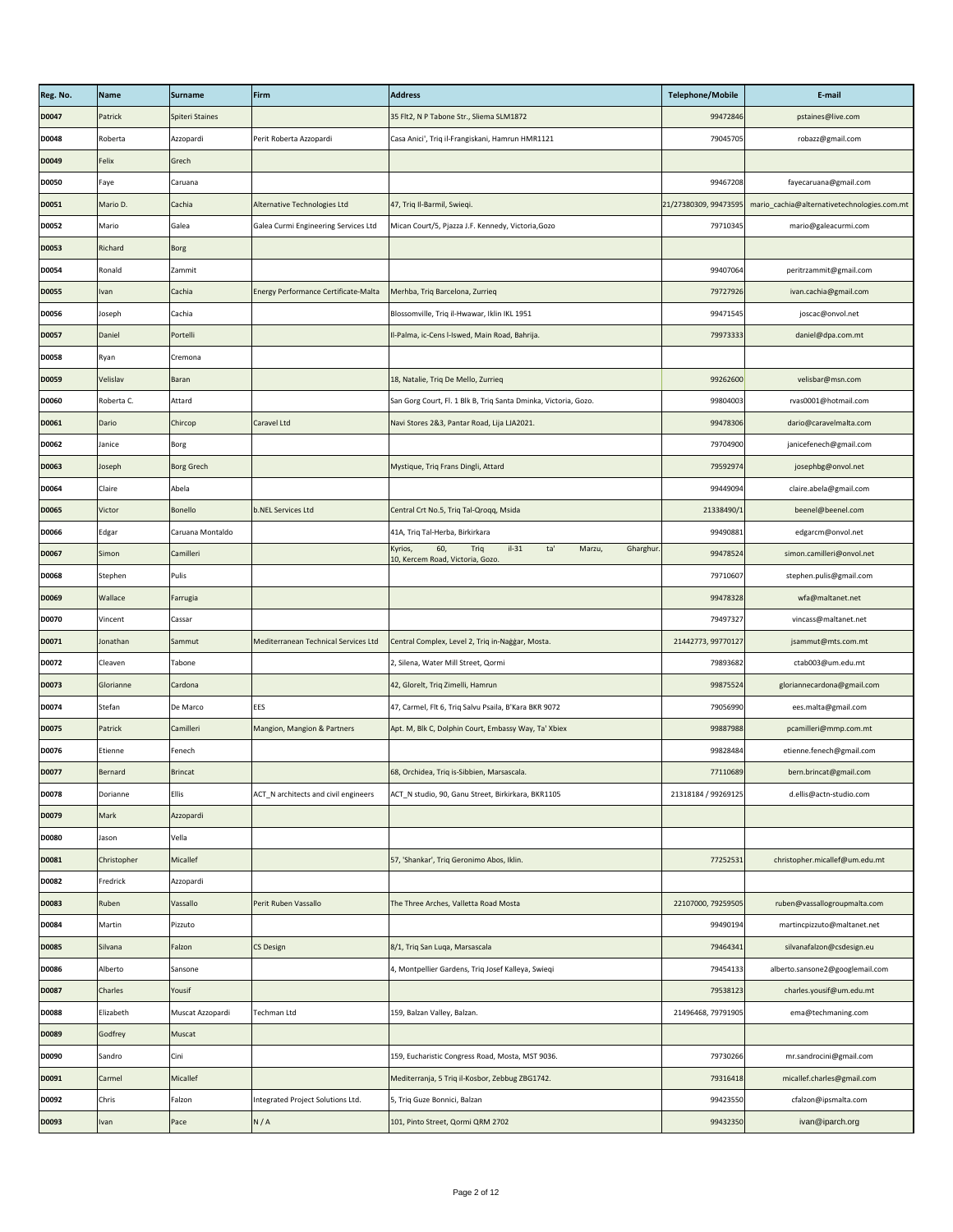| Reg. No.     | <b>Name</b>     | <b>Surname</b>      | Firm                         | <b>Address</b>                                                                        | <b>Telephone/Mobile</b> | E-mail                          |
|--------------|-----------------|---------------------|------------------------------|---------------------------------------------------------------------------------------|-------------------------|---------------------------------|
| D0094        | Paul            | Baldacchino         |                              | 343, Main Street, Qormi QRM1103                                                       | 79466788                | paulqormi@yahoo.com             |
| <b>D0095</b> | Joseph          | Attard              |                              | Lavender 8, Triq it Tamar, St Paul's Bay                                              | 99490743                | ingjosephattard@gmail.com       |
| D0096        | Francis         | Cassar              |                              |                                                                                       |                         |                                 |
| <b>D0097</b> | Carmel          | <b>Mifsud Borg</b>  |                              |                                                                                       |                         |                                 |
| D0098        | Antoine         | <b>Busuttil</b>     |                              | 16, Sunrise, Triq iz-Zebbuga, Gudja                                                   | 79696410                | antoinebusuttil@yahoo.com       |
| D0099        | Samuel          | Farrugia            |                              |                                                                                       | 79307542                | samuel.farrugia@gmail.com       |
| <b>D0100</b> | Mario           | Axisa               |                              |                                                                                       |                         |                                 |
| D0101        | Aronne          | Farrugia            |                              | 18, Fontanier street, Qormi                                                           | 79621818                | aronne.farrugia@enemalta.com.mt |
| D0102        | Karen           | Satariano           |                              | 29, Paul Ebejer Str., Dingli, DGL 1136                                                | 79053843                | kar-sat@hotmail.com             |
| D0103        | <b>Nicholas</b> | Samut-Tagliaferro   |                              | 45, Mrabat Street, Sliema                                                             | 21331772, 99473711      | peritnst@gmail.com              |
| D0104        | Conrad          | Casha               |                              | 44, Triq Salvu Aquilina, Mosta MST 3162                                               | 99405667                | conradc@maltanet.net            |
| <b>D0105</b> | Alison          | Attard              |                              | 29, Adrianne, Mario Cortis Street, Attard ATD 1471                                    | 79856581                | attardal@gmail.com              |
| D0106        | Peter           | <b>Brincat</b>      |                              |                                                                                       | 99466123                | peter@box-cs.com                |
| <b>D0107</b> | <b>Mark</b>     | Camilleri           |                              | 79, Triq il-Musbieh, Naxxar                                                           | 99254940                | mark@il-perit.com               |
| D0108        | Jacques         | <b>Borg Barthet</b> |                              |                                                                                       |                         |                                 |
| D0109        | Mireille        | Fsadni              |                              |                                                                                       | 99423972                | mfsadni@gmail.com               |
| <b>D0110</b> | Samantha        | Runco               |                              |                                                                                       | 79203316                |                                 |
| D0111        | Daniel          | Galea               |                              | "Peprina", Mdina Rd., Balzan                                                          | 21492200, 99860244      | dangalea@maltanet.net           |
| D0112        | Alexis          | Inguanez            |                              |                                                                                       |                         |                                 |
| D0113        | Twanny          | Grech               |                              |                                                                                       | 99884635                | twannygrech576@gmail.com        |
| D0114        | Angelique       | Maggi               |                              | 1, St.Joseph, Triq il-Blata il-Kahla, St.Venera                                       | 79465282                | ang@birguma.com                 |
| <b>D0115</b> | Alexander       | Vella               |                              |                                                                                       | 79431114                | avella.eng@gmail.com            |
| D0116        | Clinton         | Spiteri             | My EPC Now                   |                                                                                       | 99714185                | myepcnow@gmail.com              |
| D0117        | Stephen         | Grech               |                              | Innovative Architectural Structures Ltd   Level 4, Cobalt House, Notabile Rd, Mriehel | 21499374                | info@ias.com.mt                 |
| D0118        | John            | Spiteri             |                              | 12, Triq il-Huttaf, Kappara, San Gwann                                                | 79710510                | iretipsj@maltanet.net           |
| D0119        | Alessandra      | Fiott               | Fiott                        | 137, New Street, LUQA                                                                 | 79301085                | alessfiott@gmail.com            |
| D0120        | Cornelia        | Tabone              | <b>Borg and Associates</b>   | 221, St. Blas Street, Nadur Gozo                                                      | 21551660, 99866689      | cjtabone@gmail.com              |
| D0121        | Emmanuel        | Debattista          | Noel Debattista A&CE         | 6b/16, Highrise, Triq L-Imradd, Ta' Xbiex XBX1150                                     | 21334403                | peritnoel@melita.com            |
| D0122        | Clive           | Galea               |                              |                                                                                       |                         |                                 |
| <b>D0123</b> | Paul            | Vassallo            |                              | 28, Triq il-Fdalijiet Preistorici, Mosta                                              | 79062878                | paulvassallo04@gmail.com        |
| D0124        | George          | Cassar              |                              |                                                                                       |                         |                                 |
| <b>D0125</b> | Gordon          | <b>Dimech</b>       |                              | 5, Sqaq Numru 1, Triq I-Innu Malti, Haz-Zebbug                                        | 79006768                | gpd@maltanet.net                |
| D0126        | Johan           | Aloisio             |                              | 17, Triq il-Modd, Ibrag                                                               | 99868828                | ja@eclce.com                    |
| D0127        | Vincent         | Rapa                |                              | The Edge, Triq il-Pedidalwett, High Ridge, Madliena.                                  | 99424288                | vincentrapa@gmail.com           |
| D0128        | Hector          | Zammit              |                              | 224, The Cornerstone, Triq San Giljan, B'Kara.                                        | 99499990                | hectorzammit@gmail.com          |
| D0129        | Sandro          | Attard              |                              | 8, Pepprina, Triq San Gabriel, Balzan                                                 | 99778080                | info.sattard@gmail.com          |
| D0130        | Marilyn         | Pisani              |                              | 13, Papillon, Rinella Housing Estate, Kalkara                                         | 99899773                | marilynpisani@yahoo.com         |
| D0131        | Sarah           | Calleja             |                              | 55, Msida Street, Birkirkara, BKR2014                                                 | 79441626                | sarahzammitcalleja@gmail.com    |
| D0132        | Norbert         | Gatt                |                              |                                                                                       |                         |                                 |
| <b>D0133</b> | Matthew         | Degiorgio           |                              |                                                                                       | 21380231, 79092187      | matthewdegi@gmail.com           |
| D0134        | Gail            | Woods               |                              | 12, Triq it-Turretta, Kalkara.                                                        | 79285224                | gail_woods@hotmail.com          |
| <b>D0135</b> | Rachelle        | Riolo               |                              |                                                                                       | 79468487                | rr@maltanet.net                 |
| D0136        | Claire          | Ghigo               | Perit Claire Ghigo           |                                                                                       | 79826572                | claireghigo@gmail.com           |
| D0137        | Hermann         | Bonnici             |                              |                                                                                       |                         |                                 |
| <b>D0138</b> | Etienne         | Magri               | Design & Technical Resources | 25, Triq il-Karmnu, Birkirkara                                                        | 21491934                | etienne.magri@dtrms.com         |
| D0139        | <b>Dylan</b>    | Cutajar Davis       |                              | 70, Buckeroo, Triq il-Hida, Kappara, San Gwann                                        | 79231103                | dylancutajar@hotmail.com        |
| D0140        | Joseph          | Attard              |                              | 163, Fortizza Street, Mellieha                                                        | 99862460                | josephhattard@gmail.com         |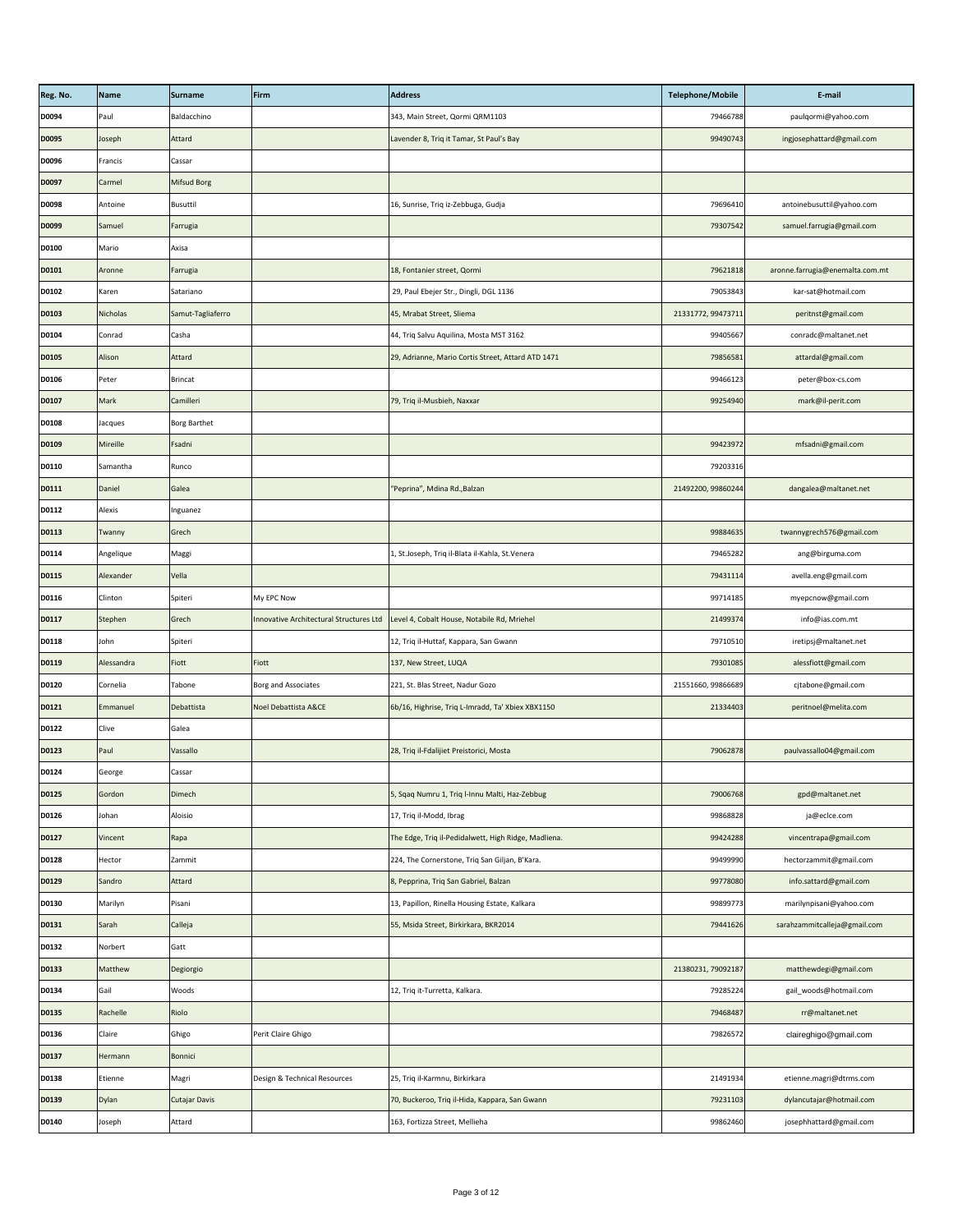| Reg. No.     | Name                  | Surname            | Firm                     | <b>Address</b>                                                                                 | <b>Telephone/Mobile</b> | E-mail                         |
|--------------|-----------------------|--------------------|--------------------------|------------------------------------------------------------------------------------------------|-------------------------|--------------------------------|
| D0141        | Anne                  | Casha              |                          |                                                                                                | 99884666                | canne@maltanet.net             |
| D0142        | Henry                 | Attard             | the Project Studio       | 138, El Shaddai, Triq Annibale Preca, Lija                                                     | 99423098                | info@tps.com.mt                |
| D0143        | Stephen               | <b>Bonello</b>     |                          |                                                                                                |                         |                                |
| D0144        | Liana                 | Zerafa             |                          |                                                                                                | 99467273                | liana.vella@gmail.com          |
| <b>D0145</b> | Ray J.                | Vella              |                          |                                                                                                |                         |                                |
| D0146        | Joseph                | Cassar             |                          | 44, Dr. Nicola Zammit Street, Siggiewi                                                         | 99825710                |                                |
| D0147        | Amanda                | DeGiovanni         |                          |                                                                                                |                         |                                |
| D0148        | Vera                  | Jankovic           |                          |                                                                                                | 99404888                | vera.epc@gmail.com             |
| D0149        | Andrew                | Fsadni             | Low Carbon Consultants   | Aloha, 15 Triq is-Sikka, Misrah Kola, Attard ATD1871.                                          | 21414717, 99278555      | andrew.fsadni@gmail.com        |
| <b>D0150</b> | Edward                | Scerri             |                          | Qawsalla, Triq il-Knisja, Tarxien                                                              | 79828586                | duez@onvol.net                 |
| D0151        | Simone                | Vella Lenicker     | Architecture Project     | 4, Triq I-Inginieri, Valletta                                                                  | 21243981                | simonevl@ap.com.mt             |
| D0152        | Carmen                | Sutton             |                          | 189A, Triq il-Kbira, Zebbug                                                                    | 99422162, 21463002      | dsutton@onvol.net              |
| <b>D0153</b> | Leonard               | Zammit             |                          | Swapan Nivas Farmhouse, Sqaq il-Kuni, Hal Far, Zurrieq                                         | 79438877                | ingyou@maltanet.net            |
| D0154        | Dorianne              | Cachia             |                          |                                                                                                |                         |                                |
| <b>D0155</b> | Ryan                  | Xuereb             | Econetique Ltd           | Xewkija Industrial Estate, Xewkija, Gozo                                                       | 79592767                | ryanxuereb@econetique.com      |
| <b>D0156</b> | Vittorio              | Bonavia            |                          | 116, Forga Street, Naxxar.                                                                     | 79093402                | vittoriobonavia@gmail.com      |
| <b>D0157</b> | <b>Clint</b>          | <b>Cilia</b>       |                          |                                                                                                | 99893031                | clintcilia@yahoo.com           |
| <b>D0158</b> | Samuel                | Formosa            |                          | No. 18, 'Corona', Triq Turu Lentini, Hamrun                                                    | 21228880, 99490191      | samfor@maltanet.net            |
| D0159        | Johan A.              | Psaila             | Ing. Johan A. Psaila     | 11, Redentur, Triq L-Isturnell Roza, Luqa LQA 3101                                             | 21248112, 79801088      | johan_psaila@yahoo.co.uk       |
| <b>D0160</b> | Ryan                  | Fava               |                          | 'Wojtyla', Paguni Street Balzan                                                                | 79060223                | ryanfava@onvol.net             |
| D0161        | Mariella              | <b>Xuereb</b>      |                          | Ghawdex.<br>38,<br>Triq<br>Xaghra,<br>Jannar,<br>3, Triq Stella Maris, Sliema.                 | 79045897                | mariellaxuereb@gmail.com       |
| D0162        | Pierre                | Cassar             | CASAinginiera            | 7, Hannibal Street, Attard                                                                     | 99435345                | pierre@casainginiera.com       |
| <b>D0163</b> | Kevin                 | Spiteri            |                          | 42, The Eclipse, Triq il-Mahsel, Marsascala                                                    | 99451682                | kspiteri@vol.net.mt            |
| D0164        | Daniel                | Azzopardi          |                          | 9, Qrolla, Triq il-Gamar, Attard                                                               | 79260665                | qrolla@onvol.net               |
| <b>D0165</b> | Alan                  | Abela              | CASAinginiera            | 7, Daffodil, Triq Hannibal, Attard                                                             | 79429638                | alan@casainginiera.com         |
| <b>D0166</b> | Josef                 | Zahra              | Perit Josef Zahra        | 23, Mater Admirabilis, Triq is-Sajjieda, Zurrieq.                                              | 79024680                | josefarch@gmail.com            |
| <b>D0167</b> | Godwin                | Abela              |                          | 8, Maria Assunta, Ruzar Briffa Street, Mosta MST1492.                                          | 79326717                | godwin.abela@hotmail.com       |
| <b>D0168</b> | Andrew                | Farrugia           |                          | 49, Pjazza San Frangisk, Rabat Ghawdex.                                                        | 99248973                | andrewf141@gmail.com           |
| D0169        | Christian             | Chetcuti           | Perit Christian Chetcuti | 8, Classic, Triq il-Konkorsi Teatrali, Mgarr Malta.                                            | 99299339                | chetcutichristian@gmail.com    |
| <b>D0170</b> | Gilbert               | Micallef           | Ing. Gilbert Micallef    | Orange Grove Apt.6C, Triq Birbal, Balzan.                                                      | 99825388                | gilbert.micallef@gmail.com     |
| D0171        | Clayton               | Zammit             |                          | 19, Alexander Building, Flat 3, Sliema Road, Gzira GZR1639.                                    | 79463228                | claytonzammit86@gmail.com      |
| D0172        | Angelina              | Degiorgio          | Perit Angelina Degiorgio | 50, Anglu Mallia Street, B'Kara.                                                               | 79264935                | perit.angelina@gmail.com       |
| D0173        | Miriam                | Magri              | Perit Miriam Magri       | 14, Notre Reve, Triq il-Ward tax-Xemx, Fgura.                                                  | 79264492                | mirmusc@gmail.com              |
| D0174        | loni                  | Bonello            |                          | 67/69, Triq il-Qrendi, Zurrieq.                                                                | 99587355                | peritionibonello@gmail.com     |
| <b>D0175</b> | Abel J.               | Cassar De Gabriele |                          |                                                                                                | 99265355                | abeljcdg@gmail.com             |
| D0176        | Nicholas              | <b>Brincat</b>     |                          | 88, Dun Gwann Thewma Street, Attard ATD2060.                                                   | 79710421                | nikibrincat@gmail.com          |
| D0177        | <b>Ann Marie</b>      | Ellul              | Ellul & Ellul            | Eucharistic<br>Rd.,<br>Mosta.<br>42,<br>Congress<br>Flat 4, Block 1, St.John Square, Valletta. | 99421111                | annmarieellul@gmail.com        |
| D0178        | Charlie               | Farrugia           |                          |                                                                                                | 79213141                | peritcfarrugia@gmail.com       |
| D0179        | <b>Trevor Francis</b> | Caruana            |                          |                                                                                                | 79251873                | perit.trevor.caruana@gmail.com |
| <b>D0180</b> | Adam                  | <b>Brincat</b>     | Perit Adam Brincat       | 138, Adele, Hompesch Rd., Fgura FGR 2015.                                                      | 79225223                | peritbrincat@gmail.com         |
| D0181        | David                 | Spiteri            |                          |                                                                                                |                         |                                |
| D0182        | Dylan                 | Agius              | Darchitecture            |                                                                                                | 99451694                | dylagius@gmail.com             |
| <b>D0183</b> | Graham                | Attard             |                          |                                                                                                |                         |                                |
| D0184        | Matthew               | Bonello            | b.NEL Services Ltd       | 54, Triq Dun Gwann Theuma, Attard.                                                             | 21338490, 79312323      | mbon@beenel.com                |
| <b>D0185</b> | Albert-Paul           | <b>Borg</b>        | albertpaulborg           | 141, Warda Mistika, G. Ellul Mercer Str., Dingli DGL1111                                       | 79093610, 79271981      | albertpaulborg@yahoo.com       |
| D0186        | Gordon                | Camilleri          | Ing. Gordon Camilleri    |                                                                                                | 99065306                | gcamilleri13@gmail.com         |
| <b>D0187</b> | Malcolm               | Caruana            |                          |                                                                                                | 99702662                | malcolmcaruana@gmail.com       |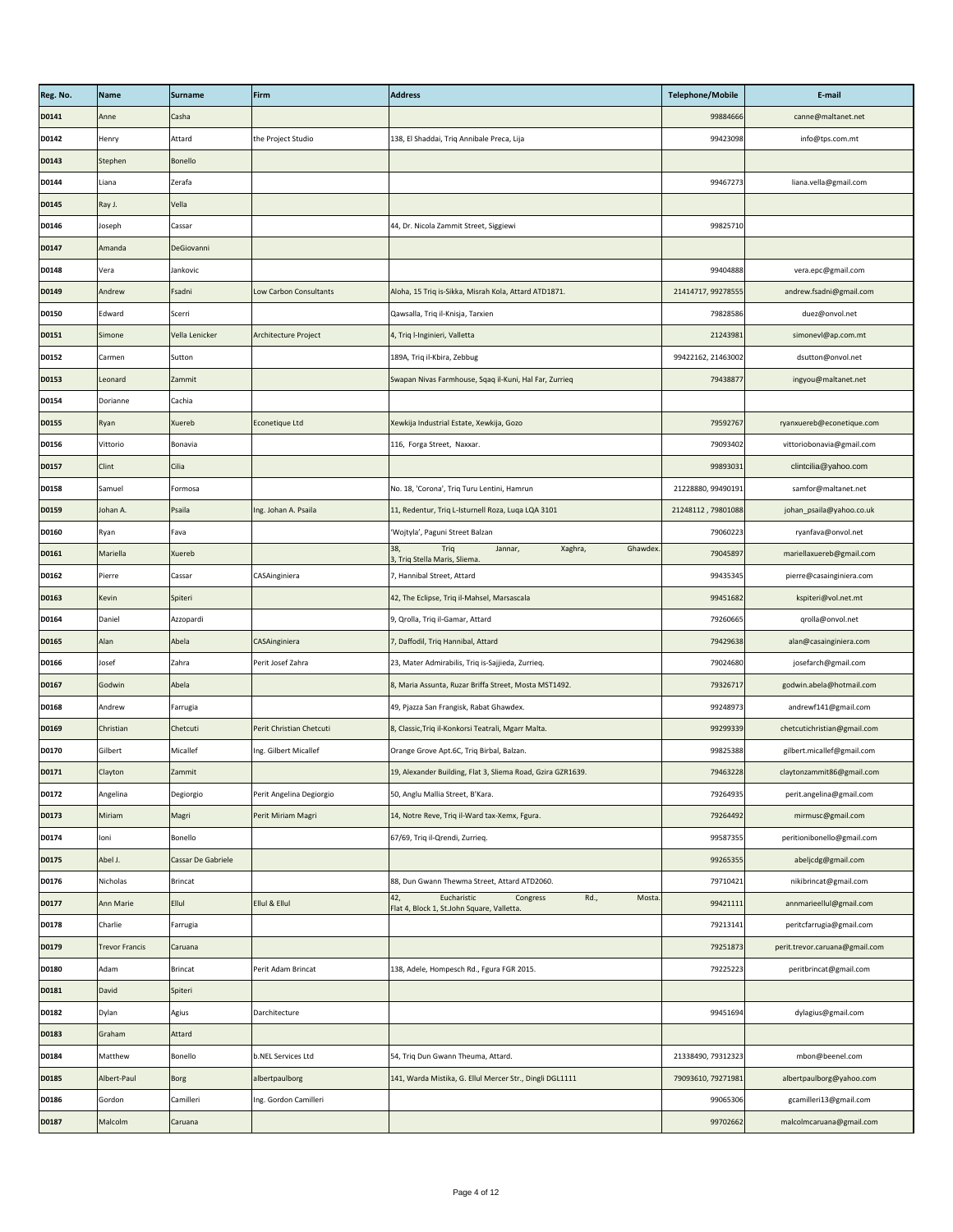| Reg. No.     | <b>Name</b>            | <b>Surname</b>        | Firm                                  | <b>Address</b>                                                                                                     | <b>Telephone/Mobile</b> | E-mail                         |
|--------------|------------------------|-----------------------|---------------------------------------|--------------------------------------------------------------------------------------------------------------------|-------------------------|--------------------------------|
| <b>D0188</b> | Donatella              | Ciappara              | Perit Donatella Ciappara              | 30, Triq Santa Marija, Naxxar NXR1407.                                                                             | 99839264                | donatella.ciappara@gmail.com   |
| <b>D0189</b> | Benny                  | Cortis                |                                       | Polaris, 71 Mons. G. Depiro Street, Rabat Malta.                                                                   | 79092680                | peritbennycortis@gmail.com     |
| D0190        | Sigmund                | Galea                 |                                       | 201, Triq Santa Margerita, Siggiewi.                                                                               | 99278555                | sigalea@yahoo.com              |
| D0191        | Matthew                | Gauci                 |                                       | Lelmar, 29 Triq l-Ghenieq, Naxxar NXR2623.                                                                         | 21418510                | mat.gauci@gmail.com            |
| D0192        | Edward                 | Gingell               | Ing. Edward Gingell                   | Warda, 35 Qarsajja Street, Attard ATD1555.                                                                         | 79299222                | gingelledward@gmail.com        |
| D0193        | Jonathan               | Schembri              |                                       |                                                                                                                    |                         |                                |
| D0194        | Simon                  | Scicluna              |                                       |                                                                                                                    | 79056122                | simonscicluna@yahoo.com        |
| <b>D0195</b> | Justin                 | Spiteri               | Perit Justin Spiteri                  | JS Architecture & Design, Triq Antonio Bosio, Balzan.                                                              | 79056074                | justin_spiteri@yahoo.com       |
| D0196        | Yanica                 | Zammit                |                                       | 31, Triq il-Modd, Swieqi.                                                                                          | 79277656                | yanicazammit7@gmail.com        |
| D0197        | Arielle                | Abdilla               |                                       |                                                                                                                    |                         |                                |
| D0198        | Kevin Richard          | Abela                 | Abela & Associates Architects         | 143, Main Street, Naxxar.                                                                                          | 79429988, 99423433      | kra@go.net.mt                  |
| D0199        | <b>Steven</b>          | <b>Bonnici</b>        |                                       | Flat 2, 24 Rosendalh Court, Triq il-Palm, Attard.                                                                  | 99276383                | stevenbonnici@gmail.com        |
| <b>D0200</b> | Saviour                | <b>Busuttil</b>       |                                       | Zurrieg.                                                                                                           | 99867791                | saviour.busuttil@gmail.com     |
| D0201        | Adrian                 | <b>Buttigieg</b>      |                                       | 2, Triq il-Modd, Mellieha.                                                                                         | 79311696                | peritadrianbuttigieg@gmail.com |
| D0202        | Steve                  | Dimech                |                                       |                                                                                                                    |                         |                                |
| <b>D0203</b> | Stephen                | Mifsud                | S.M. Engineering Consultancy Services | 6, Triq Dom Mauro Inguanez, B'Kara BKR4814.                                                                        | 21443271, 79443271      | stephenmifsud53@gmail.com      |
| D0204        | Gabriella              | Rizzo                 |                                       |                                                                                                                    |                         |                                |
| <b>D0205</b> | Katya M.               | Sammut                |                                       | Oleada', St. Joseph Street, Zongor, M'Skala.                                                                       | 79056787                | katyamaniscalco@gmail.com      |
| D0206        | Mario                  | Sammut                |                                       | 184, Zebbiegh Road, Mgarr, Malta MGR9032.                                                                          | 79289301                | msam0019@gmail.com             |
| D0207        | <b>Kurt</b>            | Sammut Alessi         |                                       | 51, Msida Seafront, Msida MSD9043                                                                                  | 21238615                | kurtsammutalessi@gmail.com     |
| <b>D0208</b> | Francesca              | Scicluna              |                                       |                                                                                                                    | 99980008                | francescascic@gmail.com        |
| D0209        | Jeremy                 | Spiteri               |                                       | The Carob Residences, P/H B11, Ragusa Avenue, Mosta.                                                               | 79049863                | spiteri.jeremy@gmail.com       |
| D0210        | Owen                   | Vassallo              |                                       | Camilleri&Cuschieri Consulting Engineers Design Centre Level2, Triq it-Torri, Swatar, B'Kara.                      | 79275626                | ing.vassallo@outlook.com       |
| D0211        | <b>David</b>           | Zahra                 | Perit David Zahra                     | 32, St. Margaret Street, Sliema SLM 1975                                                                           | 79887296                | peritdavidzahra@gmail.com      |
| D0212        | <b>Anthony Francis</b> | Attard                | AA Engineering Services               | Jomar'/2, Wistin Camilleri Str., Victoria Gozo VCT2081                                                             | 21563483, 79604246      | info@aaeservices.net           |
| D0213        | Sarah Jane             | Bilocca               |                                       | Antonia', 1 Triq il-Garrier, Mosta MST1784                                                                         | 79092541                | peritsjb@gmail.com             |
| D0214        | Roderick               | Bonnici               |                                       |                                                                                                                    |                         |                                |
| D0215        | Michaela               | Buttigieg             |                                       | Lavinia', 18 Triq il-Qalgha, Tarxien TXN1380                                                                       | 79907864                | michaela.buttigieg@gmail.com   |
| D0216        | Mark                   | Caruana               | Perit Mark Caruana                    | 54, Triq il-Ballut, Attard.                                                                                        | 21414858                | marrrkie@gmail.com             |
| D0217        | Mario                  | Cordina               |                                       |                                                                                                                    | 79781060                | mariocordina@gmail.com         |
| D0218        | Francis Xavier         | Dalli                 |                                       | 12<br><b>KKP1502</b><br>Triq<br>tal-Fieres,<br>Kirkop<br>Charissa',<br>26, Triq il-Kavallieri, Xlendi XLN1450 Gozo | 99489058                | contact@francodalli.com        |
| D0219        | Roderick               | Debattista            | Debs                                  | 48, Orchid Flats/3, Triq Vajrita, M'Skala.                                                                         | 99430501                | rdebat@gmail.com               |
| D0220        | Simon                  | Ellul                 | <b>EPC and Consultancy Services</b>   | Dimora', 9 Triq Erin Serracino Inglott, Iklik IKL1400                                                              | 79945780                | xmun.ellul@gmail.com           |
| D0221        | Simon                  | Mizzi                 | <b>Optima Engineering Solutions</b>   | Santa Lucija', Triq Gnien Mrik, Xaghra.                                                                            | 79260782                | info@oesmalta.com              |
| D0222        | Jean Pierre            | Peresso               | Ing. Jean Pierre Peresso              | Warda Mistika', Triq Zghawri, Munxar, Gozo.                                                                        | 77491940                | peressojeanpierre@gmail.com    |
| <b>D0223</b> | Angelo                 | Portelli              | Perit Angelo Portelli                 |                                                                                                                    | 99430691                | angelo.portelli@gmail.com      |
| D0224        | Jonathan               | Saliba                | Perit Jonathan Saliba                 | Victoria', St. Thomas Bay Road, Zejtun ZTN4024                                                                     | 21673878, 79468033      | jonathandavidsaliba@gmail.com  |
| <b>D0225</b> | Joseph                 | Saliba                | Perit Joseph Saliba                   | Zejtun<br>10,<br>Santa<br>Katerina,<br>Triq<br>'Carifon', Triq Balaguer, Balzan.                                   | 79261045                | salibaperit@gmail.com          |
| D0226        | Svetlana               | Sammut                | Perit Svetlana Sammut                 |                                                                                                                    | 79280399                | svetlanasammut@gmail.com       |
| D0227        | Krista                 | Xuereb                |                                       | 28B, Triq l-Gholjiet, Mellieha MLH2109                                                                             | 79470611                | krista@kx.com.mt               |
| D0228        | Justin                 | Zarb                  |                                       |                                                                                                                    |                         |                                |
| D0229        | Andrew                 | <b>Agius Delicata</b> | Andrew Agius Delicata                 | 5, Hughes Hallet Street, Sliema.                                                                                   | 99874090                | aagiusdelicata@gmail.com       |
| D0230        | Alan                   | Bezzina               | Ing. Alan Bezzina                     | 415, Rue D'Argens, Gzira.                                                                                          | 79424296                | epc@bezzina.com.mt             |
| D0231        | Japheth Luke           | Borg                  |                                       |                                                                                                                    | 79072087                | japhethborg@gmail.com          |
| D0232        | Karl                   | <b>Borg</b>           | Perit Karl Borg                       | 33, Paul Borg Street, Attard ATD2631                                                                               | 79277681                | peritkarlborg@gmail.com        |
| <b>D0233</b> | Andrew                 | Camilleri             |                                       |                                                                                                                    | 79058212                | acam0001@gmail.com             |
| D0234        | Kenneth                | Camilleri             |                                       | Lotus', Triq Salvu Pulis, Zabbar.                                                                                  | 99807116                | kencamilleri@gmail.com         |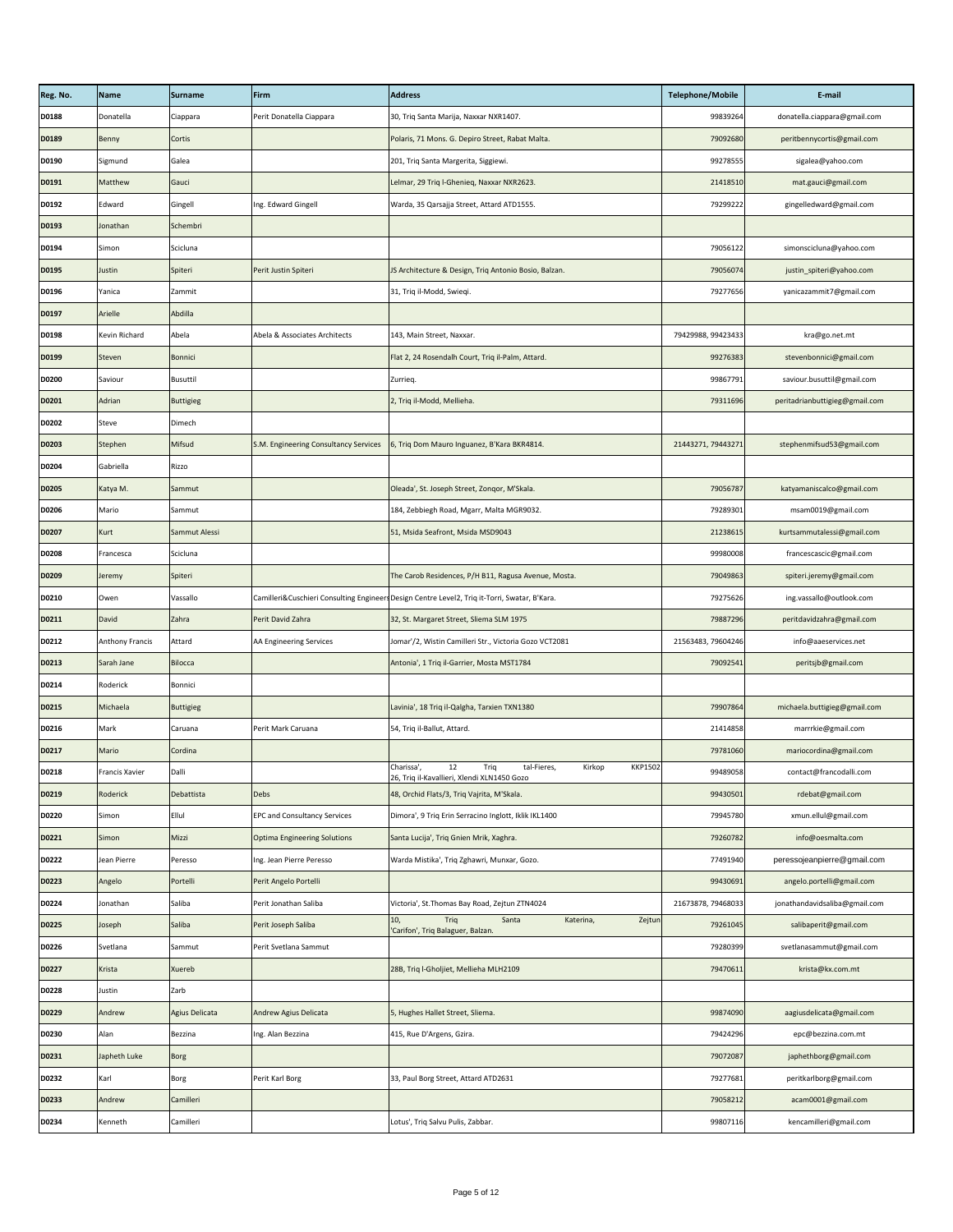| Reg. No.     | <b>Name</b>        | <b>Surname</b> | Firm                         | <b>Address</b>                                                                                  | <b>Telephone/Mobile</b> | E-mail                       |
|--------------|--------------------|----------------|------------------------------|-------------------------------------------------------------------------------------------------|-------------------------|------------------------------|
| D0235        | Caroline           | Caruana        |                              | St. Mary', 24 Triq Wied il-Ghajn, Zabbar.                                                       | 79056589                | carol_caruana@hotmail.com    |
| D0236        | Tiziana            | Cilia          |                              | Il-Gardina, 21 Nejder Street, Kirkop KKP1110                                                    | 99091112                | tizianacilia@gmail.com       |
| D0237        | Glynn              | Drago          |                              |                                                                                                 | 79461295                | glynndrago@gmail.com         |
| <b>D0238</b> | <b>Fleur Marie</b> | Ebejer         |                              | Perit Fleur Ebejer B. E. & A. (Hons.), M.A 20, Qarenz, Triq il-Papa Gwanni Pawlu 1, Birkirkara. | 99832275                | fleur.ebejer@gmail.com       |
| D0239        | Philip             | Farrugia       |                              | Ryseph', Triq il-Qubbajt, Haz-Zebbug, Malta.                                                    | 79314587                | farrugia.philip12@gmail.com  |
| D0240        | Daphne Marie       | Fenech         | Creaid                       | 75, St. George's Street, Naxxar NXR2549                                                         | 79092883                | dfenech@creaid.com.mt        |
| D0241        | Norbert            | Grech          |                              |                                                                                                 | 79050169                | norgrech@gmail.com           |
| D0242        | Patrick            | Spiteri Fiteni | Perit Patrick Spiteri Fiteni | 63, Triq Barbara, I-Imgarr.                                                                     | 79080808                | psfiteni@gmail.com           |
| <b>D0243</b> | <b>Kurt</b>        | Vella          | <b>MMK Studio</b>            | 48, Main Street, St. Julian's STJ1017.                                                          |                         | info@mmk.studio              |
| D0244        | Jason              | Zammit         |                              |                                                                                                 |                         |                              |
| D0245        | <b>Neville</b>     | <b>Agius</b>   |                              |                                                                                                 |                         |                              |
| D0246        | Fabrizio           | Baldacchino    |                              | 146, Triq I-Ghaqda, Mellieha.                                                                   | 99462108                | fabbaldacchino@gmail.com     |
| D0247        | <b>Bugeja</b>      | John           |                              |                                                                                                 | 21465591                | ing.john.bugeja@gmail.com    |
| D0248        | Clarence           | Camilleri      |                              | Amaryllis, Triq A. Caligari, Zabbar, ZBR2804                                                    | 99451504                | clarence.camilleri@gmail.com |
| D0249        | <b>Stefan</b>      | Cassar         |                              | L-Irdoss', Imdina Road, Attard ATD9034.                                                         | 79299479                | stefanc789@hotmail.com       |
| <b>D0250</b> | Rachel             | Debattista     |                              |                                                                                                 | 79913112                | perit.rdebattista@gmail.com  |
| D0251        | Sergio             | Degabriele     |                              | Rhea', Triq is-Soll, St. Venera.                                                                | 79337775                | sdegab@hotmail.com           |
| D0252        | Joseph             | Formosa        |                              | 37, Flat 4, Hughes Hallet Street, Sliema SLM3144.                                               | 99861472                | joeformosa@onvol.net         |
| D0253        | Josef              | Grech          |                              |                                                                                                 |                         |                              |
| D0254        | Rosanne            | Micallef       |                              | Olive Tree Apt 1, Triq Patri P. Mifsud, Zebbug ZBG 3038.                                        | 99856500                | rosanne.micallef@gmail.com   |
| <b>D0255</b> | Karl               | Mizzi          |                              | Id-Dwejra', 101 Triq Prof. Nerik Vassallo, Siggiewi.                                            | 79935987                | mizzikarl@gmail.com          |
| D0256        | Alexei             | Pace           | Perit Alexei Pace            | 123, Triq Had-Dingli, ir-Rabat RBT9023                                                          | 79256505                | alexei.pace@gmail.com        |
| D0257        | Luke               | Pellicano      |                              |                                                                                                 | 79906256                | lukepellicano@gmail.com      |
| <b>D0258</b> | Patrick            | Refalo         |                              | Josmund', 105 St. Thomas Street, Fgura FGR 1605.                                                | 79095015                | peritpatrickrefalo@gmail.com |
| <b>D0259</b> | Charlene           | Sammut         |                              | 1, Triq Alfons Maria Galea, Iklin.                                                              | 99876374                | info@charlenebonnici.com     |
| <b>D0260</b> | Christian          | Zammit         |                              | 2, Exchange Junction, Victoria, Gozo.                                                           | 79325835                | chriszam89@gmail.com         |
| D0261        | Gene               | Zammit         |                              | 83, Lanzon Street, Traxien TXN 1811.                                                            | 79826773                | gzammit@specservmalta.com    |
| D0262        | Claire             | Borg           | Ing. Claire Borg             | Zerniq, Triq Dun Manwel Grima, Manikata MLH5015.                                                | 79240187                | claire.a.borg@gmail.com      |
| <b>D0263</b> | Gareth             | <b>Dimech</b>  | Perit Gareth Dimech          | 4, Triq il-Mediterran, The Village, St.Julians SGN1871.                                         | 79865756                | gareth.dimech@gmail.com      |
| D0264        | Jonathan           | <b>Borg</b>    | Perit Jonathan Borg          | No.98, Office 1, New Mill Street, Mellieha.                                                     | 99242320                | perit@jonathanborg.com       |
| <b>D0265</b> | <b>Nicol</b>       | Cremona        |                              |                                                                                                 | 79577983                | nicremona@gmail.com          |
| D0266        | Adrian             | Davison        |                              | Nisga', 18 Triq il-Kbira, Has-Sajjied, Birkirkara.                                              | 79020290                | info@adriandavison.com.mt    |
| D0267        | Martin             | Debrincat      |                              | CarmPeteMaison', Chev.LorenzoZammit Haber Str., Xewkija, Gozo.                                  | 99092973                |                              |
| D0268        | Norbert            | Gauci          |                              | Sacred Heart', 64 Cassarino Street, Bugibba.                                                    | 21575237, 79417821      | norbert.gauci.07@gmail.com   |
| D0269        | Elaine             | Genovese       | Carter Genovese Itd.         | 53, Mountbatten Street, Blata l-Bajda                                                           | 99405950                | info@cage.com.mt             |
| D0270        | Julian             | Mifsud         |                              |                                                                                                 | 79606600                | mifsud.julian@gmail.com      |
| D0271        | William            | Privitera      |                              | 196/4, Triq it-Torri, Sliema SLM1602.                                                           | 99823965                | info@willprivitera.com       |
| D0272        | Adrian             | Saliba         |                              | 15, Triq is-Summiena, Fgura.                                                                    | 79854224                | adrian.saliba.1985@gmail.com |
| D0273        | Justin James       | Schembri       | <b>Stephan Demarco</b>       | Swatar Birkirkara / Nadur Gozo                                                                  | 79064444                | schembri_justin@yhaoo.com    |
| D0274        | Julian             | Thompson       | Stephan Demarco              | 63, JL Building, Office 3, Luqa Road, Paola.                                                    | 21806548, 79585870      | jt@grechj.com                |
| <b>D0275</b> | Nathan             | Vella          |                              |                                                                                                 | 99875102                | peritnathanvella@gmail.com   |
| D0276        | James              | Zahra          |                              |                                                                                                 | 79901905                | jms.zahra@gmail.com          |
| D0277        | Gene               | Zammit         |                              | Mozart', 19 George Sandys Street, Naxxar.                                                       | 79272722                | peritgenezammit@gmail.com    |
| D0278        | Adrian             | Agius          |                              |                                                                                                 | 77763007                | adrianalexagius@gmail.com    |
| D0279        | Ishmael            | Agius          | aiEngineering Solutions      |                                                                                                 | 79887194                | iagius@aie.solutions.com     |
| D0280        | Louis              | Attard         |                              |                                                                                                 |                         |                              |
| D0281        | Romina             | Ciantar        |                              |                                                                                                 | 99939938                | ing.rominaciantar@gmail.com  |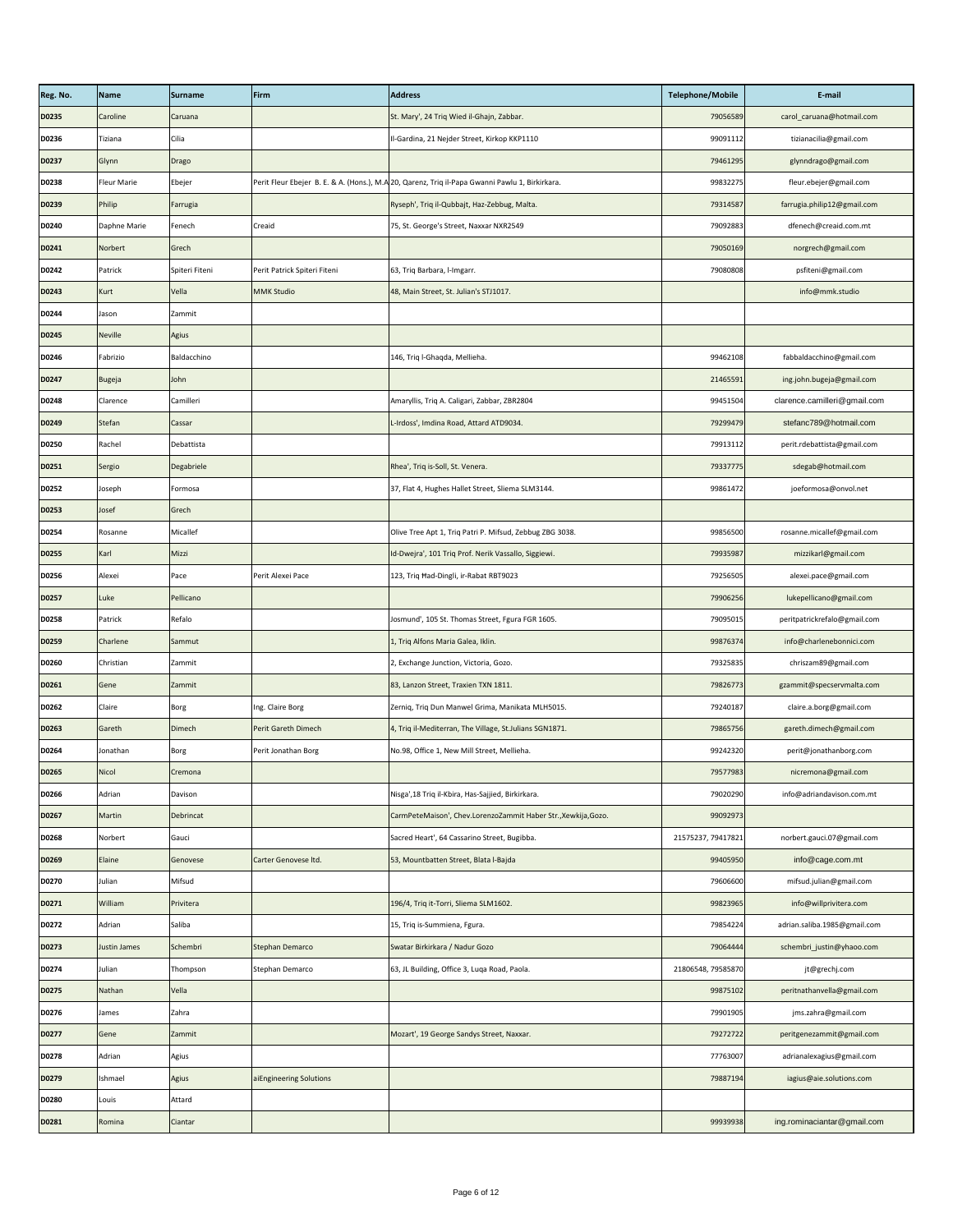| Reg. No.     | Name                | Surname           | Firm                                    | <b>Address</b>                                                                                                                  | <b>Telephone/Mobile</b> | E-mail                          |
|--------------|---------------------|-------------------|-----------------------------------------|---------------------------------------------------------------------------------------------------------------------------------|-------------------------|---------------------------------|
| D0282        | Rene'               | Cutajar           | Perit Rene' Cutajar                     | Siggiewi                                                                                                                        | 79030507                | rcutajar@gmail.com              |
| <b>D0283</b> | <b>Claire</b>       | <b>Ellul</b>      | <b>Claire Ellul</b>                     | 41, Garakol Street, Ghaxaq GXQ1852.                                                                                             | 79066843                | claire.ellul@outlook.com        |
| D0284        | Joel                | Fenech            | Perit Joel Fenech                       | 60, Triq ir-Ramla, Zejtun.                                                                                                      | 99405951                | peritjoelfenech@gmail.com       |
| <b>D0285</b> | Martin              | Grech             |                                         |                                                                                                                                 |                         |                                 |
| D0286        | <b>Brendan Mark</b> | Harney            |                                         |                                                                                                                                 |                         |                                 |
| <b>D0287</b> | Maria Roberta       | <b>Mallia</b>     | Perit M. Roberta Mallia                 |                                                                                                                                 | 79860711                | mroberta.mallia@gmail.com       |
| <b>D0288</b> | Elaine              | Padovani          | Perit Elaine Padovani                   |                                                                                                                                 | 99237711                | perit.elaine.padovani@gmail.com |
| D0289        | Anthony             | Robinson          | Perit Anthony Robinson                  | 80, St. Mary Street, Naxxar NXR1405.                                                                                            | 21472010, 79705603      | peritrobinson@gmail.com         |
| D0290        | Jorge               | Spiteri           |                                         | Geodor', 119 Triq ta' Gawhar, Hal-Safi SFI1514                                                                                  | 79900684                | peritjspiteri@gmail.com         |
| D0291        | Paul                | Spiteri           |                                         |                                                                                                                                 |                         |                                 |
| D0292        | Marvic              | Vella             |                                         | Skydome', Independence Street, Qala, Gozo.                                                                                      | 79560976                | marvic400@gmail.com             |
| D0293        | Dawn                | Zammit            |                                         | 33, St. Francis Street, Rabat.                                                                                                  | 79056242                | ing.dawn.zammit@gmail.com       |
| D0294        | Nicholas            | Abela             |                                         | Capuchins<br>Victoria<br>Gozo.<br>Koh-I-Noor,<br>Street,<br>29, Anglu Mallia Street, B'Kara.                                    | 99217755                | abela.nick@gmail.com            |
| D0295        | Geoffrey            | Agius Scicluna    |                                         |                                                                                                                                 | 79092284                | agius.scicluna@gmail.com        |
| D0296        | Owen                | Baldacchino       |                                         | Larapinta', 19 Triq il-Pitirross, Ghaxaq GXQ2071                                                                                | 79956695                | owenbaldacchino@gmail.com       |
| D0297        | Daniel              | Bernard           |                                         | 39, Triq l-Imdejda, Balzan.                                                                                                     | 99449228                | danielbernard3d@gmail.com       |
| D0298        | Sarah Anne          | Borg              |                                         |                                                                                                                                 | 99841388                | sarahanneborg@gmail.com         |
| D0299        | David               | Bugeja            |                                         | 58, Triq it-Tankijiet, Birzebbugia BBG1714                                                                                      | 79654578                | dbugeja@gmail.com               |
| <b>D0300</b> | Daniel              | Busuttil          |                                         | 122, Triq San Pawl, Zurrieq.                                                                                                    | 79790550                | daniel.busuttil@gmail.com       |
| D0301        | Andre`              | Camenzuli         | Perit Andre` Camezuli                   |                                                                                                                                 | 79350586                | andrecamenzuli@gmail.com        |
| <b>D0302</b> | Stephen             | Camilleri         | Ing. Stephen Camilleri                  |                                                                                                                                 | 99427273                | stephencamilleri73@gmail.com    |
| <b>D0303</b> | Matthew Joseph      | Casha             |                                         | Mater Amabilis', 15 Triq tad-Dawl, Sqaq Nru 2, Zebbug, Malta.                                                                   | 79472378                | perit.casha@gmail.com           |
| <b>D0304</b> | Sharon              | Falzon            |                                         |                                                                                                                                 | 79377082                | sharfalzon@gmail.com            |
| <b>D0305</b> | Diane-Marie         | Sammut            | <b>Diane-Marie Sammut</b>               | 27, Triq il-Mithna, Siggiewi.                                                                                                   | 79256119                | diane.m.sammut@gmail.com        |
| <b>D0306</b> | Stephen             | Serracino Inglott |                                         | 92, Triq Matty Grima, Cospicua.                                                                                                 | 99451060                | stephensi@gmail.com             |
| <b>D0307</b> | Kyle                | Vella             |                                         |                                                                                                                                 | 99838280                | kyle.j.vella@gmail.com          |
| <b>D0308</b> | Glenn               | Zammit            |                                         | 40, Triq il-Mizura, Ibragg. SWQ2062                                                                                             | 79575017                | glennzammit@yahoo.com           |
| D0309        | Joanne              | Azzopardi Bonnici |                                         | 15, Floralia, Flat 1, Triq I-Ghansal Ikhal, Mosta MST4931.                                                                      | 99422701                | jazzopardibonnici@yahoo.com     |
| <b>D0310</b> | Francelle           | Azzopardi         |                                         | Refreshing Waters, 1, Triq Wied ir-Rghajjes, Ghajnsielem, Gozo.                                                                 | 21569450, 79306587      | francelleazz@gmail.com          |
| D0311        | Noel                | Bonello           | Ing. Noel Bonello                       | No.1, Frascati, Triq il-Palma, Gudja, GDJ1940.                                                                                  | 99892212                | nbonello@specservmalta.com      |
| D0312        | <b>Ryan Mark</b>    | Cachia            | <b>RMC Services</b>                     |                                                                                                                                 | 79317382                | info.rmcservices@gmail.com      |
| <b>D0313</b> | Omar                | Caruana           |                                         | 'Redeemer', Valletta Road, Mqabba MQB9010                                                                                       | 77135775                | omar_caruana@hotmail.com        |
| D0314        | Josmar              | Cassar            |                                         | 48, Triq San Bert, Xewkija, Gozo.                                                                                               |                         | josmarcassar@gmail.com          |
| <b>D0315</b> | Vanessa             | Farrugia          |                                         | 6, Alley nr. 6, St. Lucy Street, Naxxar.                                                                                        | 79294311                | pisanivanessa@gmil.com          |
| D0316        | Rowena              | Gauci             |                                         | Mosta                                                                                                                           | 79257997                | rowenagauci@gmail.com           |
| D0317        | Deborah             | Busuttil          | Perit Deborah Busuttil BE&A(Hons), ARB, | St.<br>Julians.<br><b>Block</b><br>14,<br>Vjal<br>Portomaso,<br>Portomaso,<br>83, Sir Luigi Camilleri Street, Victoria, Gozo.   | 79821005                | peritdeborahbusuttil@gmail.com  |
| D0318        | Michael             | Grixti            |                                         |                                                                                                                                 | 79381238                | michaelgrixti7@gmail.com        |
| D0319        | Anthony             | Magro             |                                         | 42, San Antonio, Triq il-Linja, Attard.                                                                                         | 99878067                | anthonymagrobezzina@gmail.com   |
| <b>D0320</b> | Ronald              | Mangion           | Ing. Ronald Mangion                     |                                                                                                                                 | 79538462                | ingronaldmangion@gmail.com      |
| D0321        | Shawn               | <b>Micallef</b>   | <b>Perit Shawn Micallef</b>             | 5, Mgarr Road, Nadur, Gozo.                                                                                                     | 99464285                | micallef.shawn@gmail.com        |
| D0322        | Matthew             | Psaila            |                                         |                                                                                                                                 |                         |                                 |
| <b>D0323</b> | Matthew             | Said              |                                         |                                                                                                                                 | 79305988                | saidmatthew@gmail.com           |
| D0324        | Paul                | Salnitro          |                                         |                                                                                                                                 | 79272537                | paulsalnitro@gmail.com          |
| <b>D0325</b> | Charmaine           | Tanti             |                                         | Triq<br>is-Salezjani,<br>Laelia,<br>Dingli<br>DGL1803.<br>Flat No.7, Velci Court, Triq it-23 ta' April, Victoria, Gozo VCT2260. | 99058218                | vella_charmaine@yahoo.com       |
| D0326        | Abigail             | Cutajar           | <b>EA Engineering</b>                   | Lily of the Valley, Plot 43, L-Ghalejjel Street, Gudja.                                                                         | 79796236                | abicutajar@gmail.com            |
| <b>D0327</b> | Alexandra           | Manche`           |                                         |                                                                                                                                 |                         |                                 |
| D0328        | Antoine             | Psaila            |                                         | 81, St. Mary Street, Dingli.                                                                                                    | 79451302                | psailaa@gmail.com               |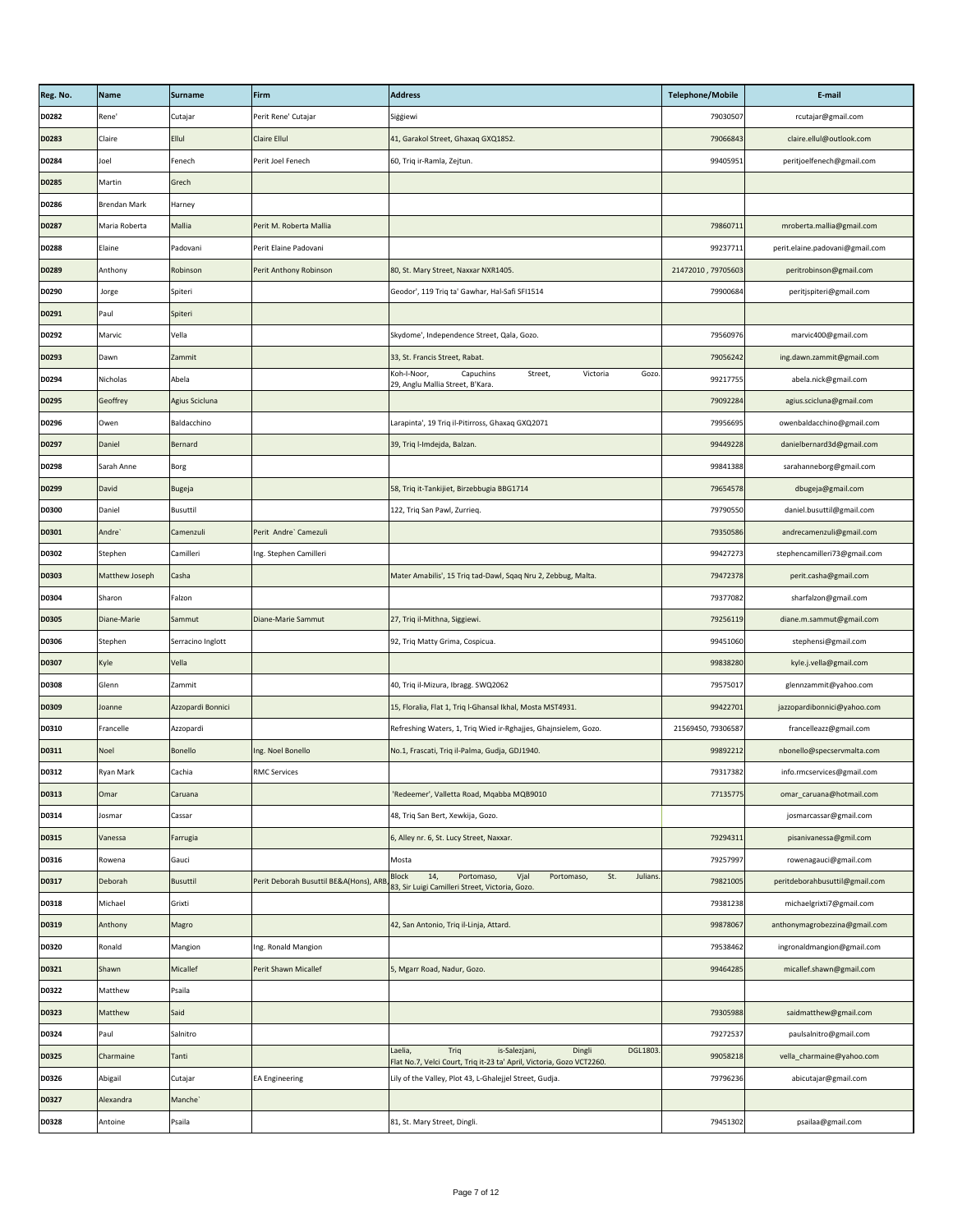| Reg. No.     | Name                      | Surname             | Firm                       | <b>Address</b>                                                                       | <b>Telephone/Mobile</b> | E-mail                       |
|--------------|---------------------------|---------------------|----------------------------|--------------------------------------------------------------------------------------|-------------------------|------------------------------|
| D0329        | Godwin                    | Sultana             |                            | 30, Garden Street, Ghajnsielem, Ghawdex                                              | 99829765                | info@godwinsultana.com       |
| <b>D0330</b> | Jeanette M Munoz Al Abela |                     | Bureau 105 Studio          | 105, Valley Road, Birkirkara                                                         | 79252678                | jmabela@bureau105.studio     |
| D0331        | Michael                   | <b>Attard Previ</b> | Perit Michael Attard Previ |                                                                                      | 99421367                | mikeprevi@gmail.com          |
| <b>D0332</b> | David                     | Cilia               |                            | 18, Robmar Stagno Str, Qormi                                                         | 79061788                | davidcilia4@gmail.com        |
| <b>D0333</b> | Leonard                   | Diacono             |                            |                                                                                      | 99443437                | diaconoleonard@gmail.com     |
| D0334        | <b>James</b>              | Falzon              |                            | 232 Mystic Rose, Vjal l-Indipendenza, Zurrieq                                        | 21689050 / 79915124     | jfalzon28@gmail.com          |
| <b>D0335</b> | Russell                   | Farrugia            | Ing. Russell Farrugia      | 103, Sunshine, Fl 2, Triq is-Swieqi, is-Swieqi                                       | 99213503                | ingrussellfarrugia@gmail.com |
| <b>D0336</b> | Luella                    | Galea               |                            | 91B, Mile End Street, Hamrun                                                         | 79265792                | luella.galea@gmail.com       |
| <b>D0337</b> | Therese                   | Galea               |                            | Gużeppi<br>Portelli,<br>Triq<br>24,<br>Lija<br>8, George McAdam Street, Xaghra, Gozo | 79284619                | galeatherese@gmail.com       |
| <b>D0338</b> | Charles                   | Grixti              |                            | 40 Belfiore, Serafin Xuereb Street, Zejtun ZTN 1442                                  | 21695525 / 79008934     | chgrixti@go.net.mt           |
| D0339        | Kurt                      | Meilak              |                            |                                                                                      |                         |                              |
| D0340        | Ronato                    | Said                |                            |                                                                                      | 99269216                | saidronato@gmail.com         |
| D0341        | Reuben                    | Sammut              |                            |                                                                                      | 79207714                | sammut.reuben@gmail.com      |
| D0342        | James                     | Schembri            |                            |                                                                                      | 79415542                | jameschembri@gmail.com       |
| <b>D0343</b> | Kris                      | Scicluna            | <b>KSC Energy</b>          | 4, St. Anthony, Guże' Galea Street, Iklin                                            | 79868731                | kriscicluna@gmail.com        |
| D0344        | Simon                     | Scicluna            | Scicluna & Associates      | 59, Sanctuary Street, Zabbar. ZBR1010                                                | 99433523                | simon@scicandassoc.com       |
| <b>D0345</b> | Brian                     | Azzopardi           | Azzopardi & Associates     | 155, Triq il-Kbira, Birkirkara, BKR 2012                                             | 79008897 / 27002055     | brian.azzopardi@ieee.org     |
| D0346        | Keith                     | Baldacchino         | Integrate                  | Elle', Gharram Street, Zebbug 2851                                                   | 99875113                | keith@integrate.com.mt       |
| D0347        | <b>Mark Anthony</b>       | Bonnici             | Ing. Mark Anthony Bonnici  | Tournesol, Dwiemes Str, Zejtun, ZTN 2781                                             | 79289618 / 79581717     | markbonic@gmail.com          |
| D0348        | Robert                    | Borg Hayman         |                            | 66, Triq il-Palma, Tarxien                                                           | 79855871                |                              |
| D0349        | Bernice                   | Grech               |                            |                                                                                      | 27032078 / 99281190     | peritbernice@gmail.com       |
| <b>D0350</b> | Albert                    | Farrugia            |                            | 36, Triq il-Mehrież, Attard ATD 2321                                                 |                         | albert.a.farrugia@gmail.com  |
| D0351        | James                     | Farrugia            |                            |                                                                                      |                         |                              |
| <b>D0352</b> | Mireille                  | Micallef            |                            | 10, Triq Sant'Antnin, Zejtun                                                         | 79297222                | mireille.micallef@gmail.com  |
| <b>D0353</b> | Stephen                   | Micallef            |                            |                                                                                      |                         |                              |
| D0354        | Mark Anthony              | Muscat              | Architecture 360           | 30, Triq it-Tliet Knejjes, Balzan, BZN 1307                                          | 79060607                | mark@a360.com.mt             |
| <b>D0355</b> | Steve                     | Scicluna            |                            | 43, Triq Sir Luigi Camilleri, Victoria, Gozo VCT2706                                 | 79067191                | peritstevescicluna@gmail.com |
| <b>D0356</b> | Liliana                   | Vella               |                            | No.71, Gnien Ingraw Street, Mellieha MLH1200                                         | 79520741                | vellaliliana90@gmail.com     |
| <b>D0357</b> | Amber                     | Wismayer            |                            |                                                                                      |                         |                              |
| <b>D0358</b> | Malcolm                   | Xuereb              | Martin xuereb & associates | 33, Sir George Borg Street, Sliema                                                   | 21338503                |                              |
| <b>D0359</b> | Jade                      | Zammit              |                            | 16, The White House, Our Lady of Sorrows Str, St Paul's Bay                          | 79115135                | jadezammit90@gmail.com       |
| <b>D0360</b> | Antoine                   | Abdilla             |                            | Anfield Crt, F11, Triq it-Tempesta, Qrendi                                           | 79222327                | antoine.abdilla@gmail.com    |
| D0361        | Raphael                   | Abdilla             |                            |                                                                                      |                         |                              |
| <b>D0362</b> | Daniela                   | Attard              |                            |                                                                                      | 79321218                | daniela.attard27@gmail.com   |
| <b>D0363</b> | Gaynor                    | Azzopardi           |                            | 176, Sunrise Dawret ix-Xatt, Xghajra                                                 | 99238979                | gaynorazzopardi@gmail.com    |
| D0364        | Carl                      | Camilleri           | Ing. Carl Camilleri        |                                                                                      | 99832213                | camillericarl@outlook.com    |
| <b>D0365</b> | Mario                     | Cauchi              |                            |                                                                                      | 79284580                | cauchi.mario@gmail.com       |
| <b>D0366</b> | George                    | Chetcuti            |                            |                                                                                      |                         |                              |
| <b>D0367</b> | Christian                 | Cordina             |                            |                                                                                      | 99553676                | cristian.cordina@gmail.com   |
| <b>D0368</b> | Rebecca                   | Degiorgio           |                            |                                                                                      |                         |                              |
| <b>D0369</b> | Christopher               | Micallef            |                            | 18, Icilio Calleja Street, Zebbug ZBG2041                                            | 79729142                | cmicallef.mt@gmail.com       |
| <b>D0370</b> | James                     | Mifsud              | Archiprojectnet            | 70, St Anne, Nicolo Isouard Street, Mosta                                            | 79619180                | jamesmifsud.ace@gmail.com    |
| D0371        | Jeffrey                   | Muscat              |                            |                                                                                      |                         |                              |
| D0372        | Michael                   | Schembri            |                            | 22, Triq Sant'Andrea, Birzebbuga BBG2051                                             | 21658506, 79710692      | schembrimichael@hotmail.com  |
| <b>D0373</b> | <b>Charles</b>            | Sciberras           |                            | 257, Triq Ghajn Zejtuna, Mellieha                                                    | 79066596                | cscib@go.net.mt              |
| D0374        | Matthew                   | Spiteri             | Altern Limited             | KW17A, Corradino Industrial Estate, Paola PLA3000                                    | 20996465                | info@altern.com.mt           |
| <b>D0375</b> | Anton                     | Tabone              |                            | 19, St Francis Square, Victoria                                                      | 99806264                | atabone205@gmail.com         |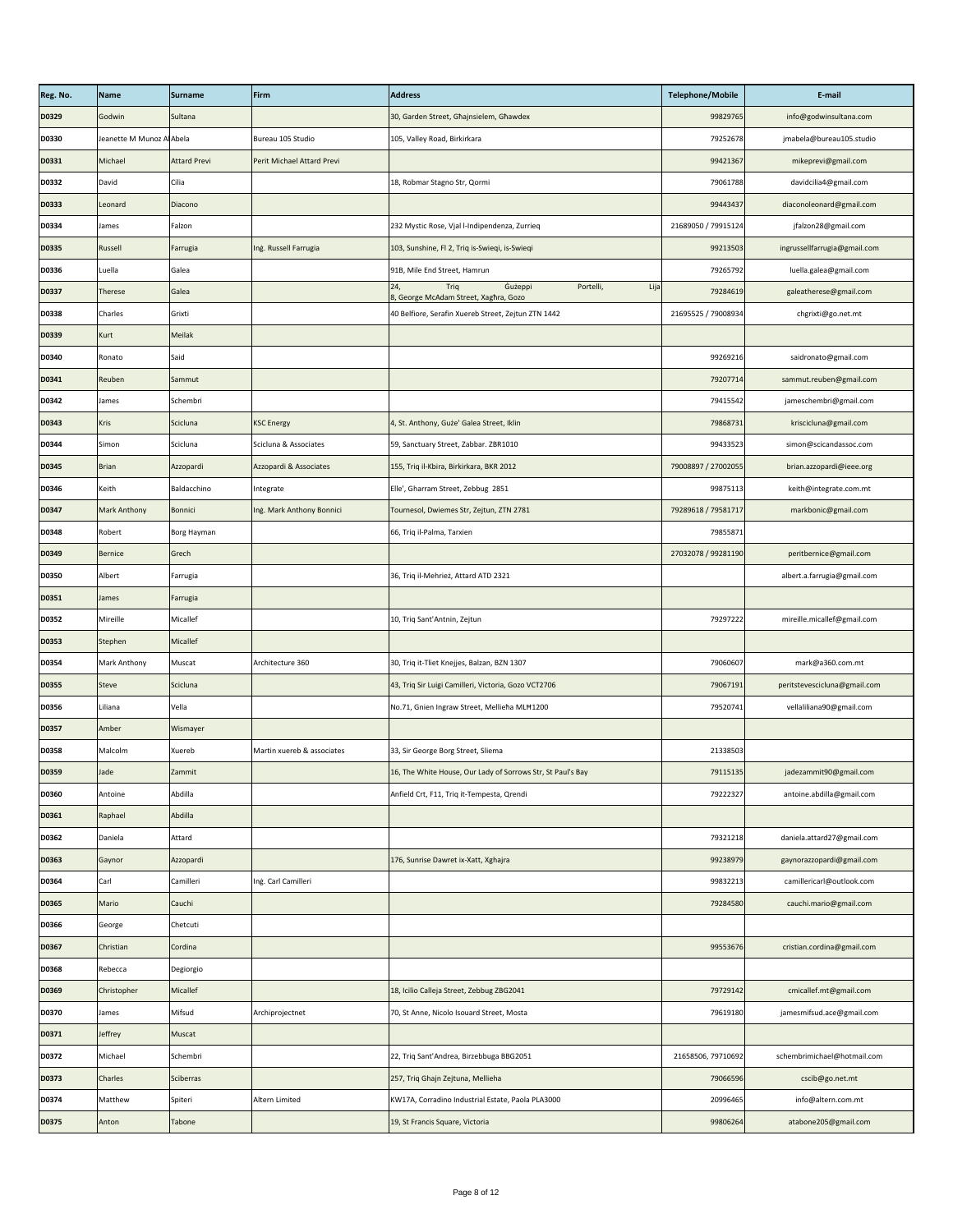| Reg. No.     | Name                      | <b>Surname</b>         | Firm                                       | <b>Address</b>                                                                              | <b>Telephone/Mobile</b> | E-mail                           |
|--------------|---------------------------|------------------------|--------------------------------------------|---------------------------------------------------------------------------------------------|-------------------------|----------------------------------|
| D0376        | Lorraine                  | <b>Bonnici Cassar</b>  |                                            | Angeli,<br>Triq<br>Gharghur<br>Caravaggio,<br>Cassar's, 8th December Street, Victoria, Gozo | 79067197                | peritlorraine.cassar@gmail.com   |
| <b>D0377</b> | Christian                 | Camilleri              |                                            | 2Massabielle", Parish Priest Mifsud Street, Hamrun.                                         | 77036111                | chr.camilleri@gmail.com          |
| <b>D0378</b> | Elizabeth                 | Camilleri              |                                            | 65, Arachis, Triq il-Hatab, Attard ATD2345                                                  | 79919257                | elizabeth.camilleri.91@gmail.com |
| D0379        | Steven                    | Ebejer                 | <b>BSE Architects and Civil Engineers</b>  | 1, Trejqet il-Poeti, Iklin.                                                                 | 99977422                | steve_ebejer@hotmail.com         |
| <b>D0380</b> | Robert                    | <b>Ellul Sciberras</b> |                                            | Office 1, Triq Frangisk Zahra, Zurrieq.                                                     | 99892739                | robertellul@hotmail.com          |
| D0381        | Annabelle                 | Formosa                |                                            | "Oslo", Flat 3, Triq ta' Mulejja, Fontana.                                                  | 79092539                | annabelle.mercieca@hotmail.com   |
| <b>D0382</b> | Mark                      | Formosa                | Ing. Mark Formosa                          | il-Gojjin,<br>Trig<br>Kercem.<br>34, Triq Tommaso Caruana Demajo, Hamrun                    | 79557548                | markformosa27@gmail.com          |
| <b>D0383</b> | Mark                      | Frendo                 | mdesign                                    | 64, Col. L. Manche Str., Pembroke PBK1112                                                   | 79060289                | mdesignmalta@hotmail.com         |
| <b>D0384</b> | Mark                      | Galea                  |                                            | "Evergreen", Triq San Blas, Nadur, Gozo NDR2300                                             | 79927212                | markgalea17@gmail.com            |
| <b>D0385</b> | Mark                      | Peregin                | <b>SON ARCHITECTURE</b>                    | 135, Melita Street, Valletta.                                                               | 79417034                | peregin@sonarchitects.com        |
| <b>D0386</b> | Andre'                    | Pizzuto                | Design Principle                           | 5, Sir Joseph Carbone Street, St. Julian's STJ1320                                          | 27041800 / 79603096     | info@designprinciple@com.mt      |
| <b>D0387</b> | Karys                     | Schembri               |                                            |                                                                                             |                         |                                  |
| <b>D0388</b> | Russell                   | Marmara'               |                                            | St. George's Flat 1, Hope Street, Mosta MST1300                                             | 99422138                | russell.marmara@gmail.com        |
| <b>D0389</b> | Fabio                     | Aquilina               |                                            | 84 St Mary's Street Ghaxaq GXQ1715                                                          | 99835774                | fabioaquilina@hotmail.com        |
| <b>D0390</b> | Franceska                 | Axisa                  |                                            | Caesalpina Crt, Flt 3, Triq S. Mattew, Birguma, Naxxar NXR4262                              | 99407663                | franceska.catania@gmail.com      |
| D0391        | Andrea                    | Bigeni                 |                                            | 42A, Main Gate Street, Victoria, Gozo                                                       | 79994882                | andreabigeni@gmail.com           |
| D0392        | Simon Paul                | Borg                   |                                            |                                                                                             |                         |                                  |
| D0393        | Carmen Bernardette Briffa |                        | <b>Studio of Contemporary Architecture</b> | 185, Triq San Edwardu, Qormi. QRM2135                                                       | 99246296 / 27229379     | carmen@soca.com.mt               |
| D0394        | Daniel                    | Buhagiar               | <b>ECD - Energy Conscious Design</b>       | 107, Main Street, Qormi QRM1104                                                             | 99842020                | daniel.buhagiar@um.edu.mt        |
| <b>D0395</b> | Stephanie                 | Cassar                 | Freelance                                  | 60, Il-Girna, Triq il-Marg, Attard                                                          | 79261361                | info@stephaniecassar.com         |
| <b>D0396</b> | Lauran                    | Dimech                 |                                            | Palm Springs, Ninu Cremona Street, Victoria, Gozo                                           | 79256940                | lauran.dimech@gmail.com          |
| <b>D0397</b> | Dawn                      | Fearne                 |                                            | 18, Triq Ganni Faure', Tarxien, TXN2423                                                     | 79302454                | dawn.fearne@gmail.com            |
| <b>D0398</b> | Joseph                    | Galea                  |                                            |                                                                                             |                         |                                  |
| D0399        | Lenny                     | Micallef               |                                            |                                                                                             |                         |                                  |
| <b>D0400</b> | Abigail                   | Scicluna Lewis         |                                            | 132, St. Theresa Str, Zabbar                                                                | 21661020 / 79734751     | abilewis16@gmail.com             |
| D0401        | Kyle                      | Zammit                 |                                            |                                                                                             |                         |                                  |
| D0402        | Vincent                   | <b>Buhagiar</b>        | <b>ECD - Energy Conscious Design</b>       | 107, Main Street, Qormi QRM1104                                                             | 21449930, 99449930      | vincent.buhagiar@um.edu.mt       |
| <b>D0403</b> | Silvienne                 | Camilleri              | Perit Silvienne Camilleri                  | Salvatore', Triq Fomm I-Gheliem, High Ridge, Madliena, Swieqi SWQ1300                       | 79060040                | silviennecamilleri@gmail.com     |
| D0404        | David                     | Micallef               |                                            | 36, Triq il-Maħsel, Marsascala MSK3645                                                      | 99869143                | davpmic@gmail.com                |
| <b>D0405</b> | Beppe                     | Piscopo                |                                            |                                                                                             | 79907181                | beppepiscopo91@gmail.com         |
| D0406        | Jean Paul                 | Azzopardi              | Ing. Jean Paul Azzopardi                   | 127, Triq is-Silla, M'Scala, Malta, MSK3407                                                 | 79290593                | jean.azzopardi@um.edu.mt         |
| D0407        | Jonathan                  | Borg                   |                                            |                                                                                             |                         |                                  |
| D0408        | Priscilla Ann             | Agius                  |                                            |                                                                                             |                         |                                  |
| D0409        | Jurgen                    | Bonavia                | N/A                                        | 52, Carmelo Penza Street, Xghajra                                                           | 00356 7938413           | jurgen.bonavia@gmail.com         |
| D0410        | Ramona                    | Cassar                 |                                            | Iru, Triq ta' Cenc, Sannat, Gozo SNT 9041                                                   | 79871205                | ramona6811@gmail.com             |
| D0411        | Tyron John                | Ellul                  | N/A                                        | Flat 2, LA Vista Court, Triq il-Gardell, Mosta                                              | 79347800                | tyronellul@gmail.com             |
| D0412        | Johann                    | Farrugia               |                                            |                                                                                             |                         |                                  |
| D0413        | Eric                      | Formosa                |                                            |                                                                                             |                         |                                  |
| D0414        | Edric                     | Micallef               | N/A                                        | 159, Triq l-Arznell, Marsaxlokk, MXK 1407                                                   | 79657547                | perit.edricmicallef@gmail.com    |
| D0415        | Nathaniel                 | Mifsud                 | N/A                                        | 40, Triq il-Għadam, Żejtun, ZTN 2463                                                        | 35679062091             | nathanielmifsud@gmail.com        |
| D0416        | Steve                     | Sciortino              | <b>SSE Malta</b>                           | Triq Ramija, Siģģiewi                                                                       | 79276752                | steve.sciortino@ssemalta.com     |
| D0417        | Andre                     | Spiteri                |                                            |                                                                                             |                         |                                  |
| D0418        | Roderick                  | Spiteri                |                                            |                                                                                             |                         |                                  |
| D0419        | Jean Luke                 | Zarb                   | JLZ+MBF Architects                         | 21, Triq San Frangisk, Balzan                                                               | 27112018                | info@jlz-mbf.com                 |
| D0420        | Cherylann                 | Bonello                |                                            |                                                                                             |                         |                                  |
| D0421        | Kylie Anne                | <b>Borg Marks</b>      | N/A                                        | N/A                                                                                         | 79063743                | kylie.borgmarks@gmail.com        |
| D0422        | Alain                     | Frendo                 |                                            |                                                                                             |                         |                                  |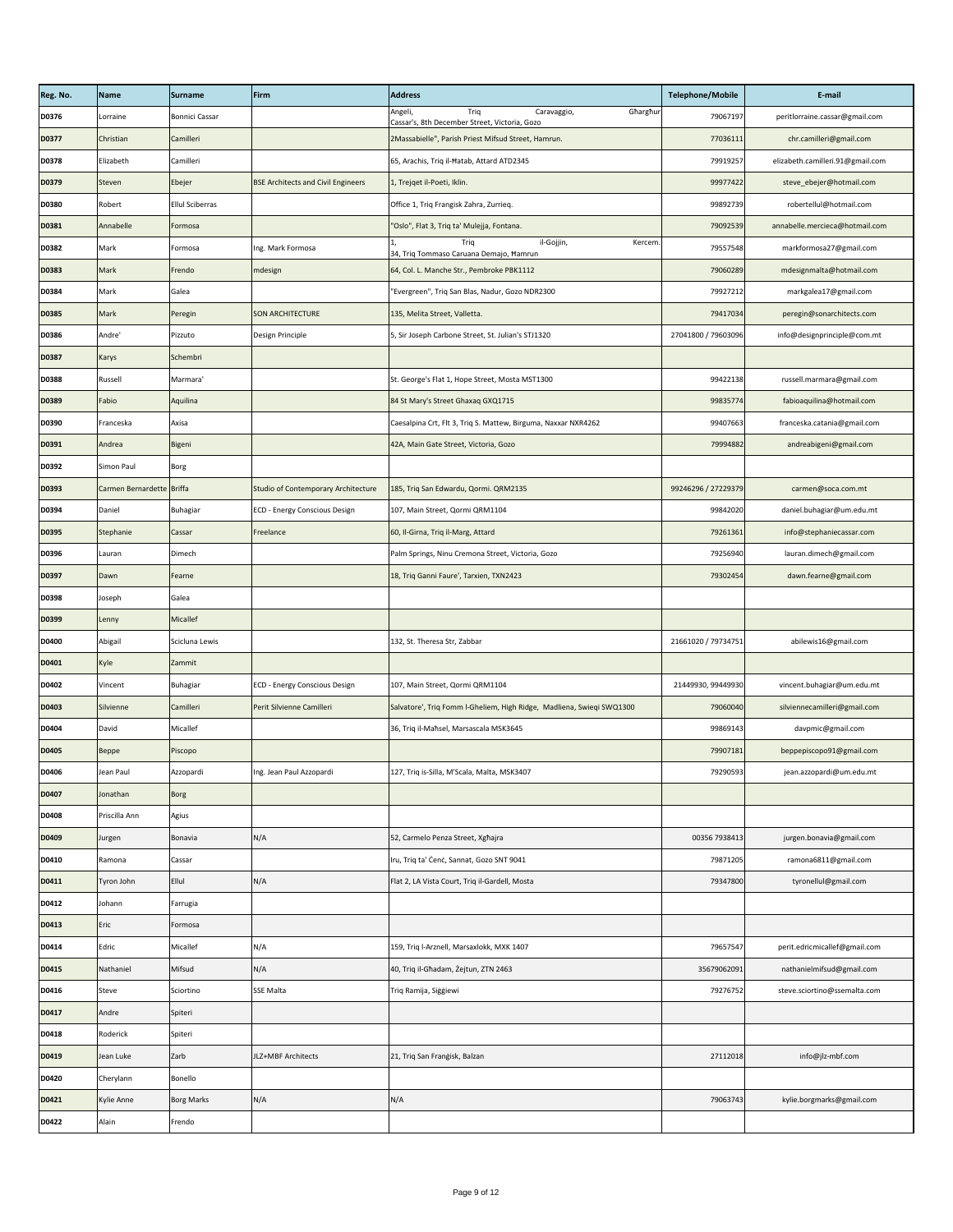| Reg. No.     | Name           | <b>Surname</b>     | Firm                                     | <b>Address</b>                                                                                                          | <b>Telephone/Mobile</b> | E-mail                          |
|--------------|----------------|--------------------|------------------------------------------|-------------------------------------------------------------------------------------------------------------------------|-------------------------|---------------------------------|
| D0423        | Allen          | Griscti-Soler      |                                          |                                                                                                                         |                         |                                 |
| D0424        | William        | Lewis              | Perit William Lewis                      | 83, Triq il-Gdida, Qormi, QRM 2122                                                                                      | 21444845 / 79444845     | william@peritilewis.com         |
| <b>D0425</b> | David          | Mifsud             | N/A                                      | 22, Triq l-Imhalla, Naxxar, Naxxar                                                                                      | 79617460                | davidmifsud@yahoo.com           |
| D0426        | Kenneth        | Spiteri            | N/A                                      | 32, Edelweiss, Triq il-Palma, Gudja, GDJ 1941                                                                           | 99491270                | ing.kenneth.spiteri@gmail.com   |
| D0427        | Clayton        | Sultana            | Ing. Clayton Sultana                     | 37, Beaulieu Triq il-Greċja, Naxxar                                                                                     | 99880241                | sulcla1@gmail.com               |
| D0428        | Sarah          | Sultana            | N/A                                      | Msida, MSD1090.<br>Lowlands, Block C, Flat 3, Triq Censu Farrugia,<br>39, Mikiel Farrugia Street, Xaghra, Gozo, XRA2133 | 356 79285940            | sarahsultana7@gmail.com         |
| D0429        | Stephanie      | Curmi              | N/A                                      | N/A                                                                                                                     | 99857072                | steffy.arch803@gmail.com        |
| <b>D0430</b> | Jonathan       | Bonnici            |                                          |                                                                                                                         |                         |                                 |
| D0431        | Matthew        | <b>Briffa</b>      |                                          |                                                                                                                         |                         |                                 |
| D0432        | Matthew        | Cauchi             |                                          |                                                                                                                         |                         |                                 |
| <b>D0433</b> | Jean Paul      | Debono             | N/A                                      | 96, 'Xemxija', Triq F.M. Ferretti, Birżebbuġa                                                                           | 99290529                | jpdebono@live.com               |
| D0434        | Frank          | Farrugia           | A. Engineering Consultancy               | 64, M. Lourdes, Triq il-Parrocca, Qrendi                                                                                | 27291804 / 79093133     | farrugiafrank2001@yahoo.com     |
| <b>D0435</b> | Diane          | Gauci              |                                          |                                                                                                                         |                         |                                 |
| D0436        | Ryan           | Grech              | N/A                                      | 3, 'Joli Coeur', Triq l-Arzella, Birżebbuġa, BBG2273                                                                    | 79653238                | rngrech@gmail.com               |
| D0437        | Mario          | Magri              | M.E.S                                    | 'Qawsalla", Pawlu Inguanez Str Rabat, Malta                                                                             | 79008953                | marjo1@onvol.net                |
| D0438        | Luke           | Micallef           | CHI CONSULTANTS LTD                      | 60, Mystique Crt, Penthouse A, Triq is-Saghtar, Mellieha, MLH2264                                                       | 356 79264677            | Imic0004@gmail.com              |
| D0439        | Maria Cristina | Micallef           |                                          |                                                                                                                         |                         |                                 |
| D0440        | Charles        | Farrugia           | PAT4sB                                   | 36, St. Paul Street, Sliema, SLM1512                                                                                    | 79999100                | info@pat4sb.com                 |
| D0441        | Gilbert        | Bartolo            | Perit Gilbert Bartolo                    | 29A, Triq il-Papa Urbani VIII c/w Triq il-Papa Gwanni Pawlu I, Birkirkara                                               | 20996589                | gilbert@gilbertbartolo.com      |
| D0442        | Julian         | Borg               | Perit Julian Borg                        | Jbperiti, Triq Salvu Borg Olivier, Siggiewi                                                                             | 77014075                | julian@julianborg.com           |
| D0443        | Ondre          | Camilleri-Gaglione | N/A                                      | 3, Meridian Apartments, Mensija Street, St Julians, STJ1968                                                             | 21375167 / 79494860     | ondre.camilleri@gmail.com       |
| D0444        | Edith          | Bezzina            | N/A                                      | 13, Flat 2, Triq il-Kappella, San Gwann, SGN1345                                                                        | 99876526                | edith.debono@gmail.com          |
| D0445        | Longino        | Dingli             | Ing. Longino Dingli                      | Mosta                                                                                                                   | 99826739                | longino.dingli@engineer.com     |
| D0446        | Mario          | Formosa            | N/A                                      | 33, Lampuka Street, Paola, PLA 1143                                                                                     | 99496940 / 21664400     | mario@ottomalta.net             |
| D0447        | Grixti         | Grixti             | <b>IGA</b>                               | 286, Studio 1, Triq iż-Zurrieq, Mqabba, MQB1853                                                                         | 79055118 / 27555479     | ig@ivynnegrixti.com             |
| D0448        | Rupert         | Pace               | Perit Rupert Pace                        | 2, Nelson Street, Bormla                                                                                                | 99806610                | perit.rpace@gmail.com           |
| D0449        | Omar           | Shamala            | N/A                                      | 72, Marsonad, Natabile Road, Mriehel. BKR1870                                                                           | 99221390                | omar.shamala@gmail.com          |
| D0450        | Etienne        | Spiteri            | <b>Engineering &amp; Energy Services</b> | 28, Maqsab Street, Marsaskala, MSK3163                                                                                  | 99461378                | buddy.etienne@gmail.com         |
| D0451        | lan            | Turban             | IT architects                            | 1, The Terrace, Flat 4, Triq il-Kannizzata, Balzan                                                                      | 79445097                | ian@ianturbanarchitects.com     |
| D0452        | Anton          | Zammit             | N/A                                      | No 119, Triq Filipppu Farrugia, Zurrieq                                                                                 | 99473092                | zammitperiti@gmail.com          |
| D0453        | Audrey Ann     | Attard             |                                          |                                                                                                                         |                         |                                 |
| D0454        | Nicholas       | Bonanno            | N/A                                      | N/A                                                                                                                     | 99290606                | bona272@gmail.com               |
| <b>D0455</b> | Veronica       | Bonavia            | N/A                                      | N/A                                                                                                                     | 79269585                | veronica.bonavia@gmail.com      |
| D0456        | Christian      | Bughagiar          | Christian Buhagiar                       | 68, Ganni Vassallo Street, Luqa                                                                                         | 77092922                | info@peritchristianbuhagiar.com |
| D0457        | lan            | <b>Buhagiar</b>    | Ing. Ian Buhagiar                        | N/A                                                                                                                     | 77565758                | mail@ian-b.net                  |
| D0458        | Andrew         | Caligari           | N/A                                      | 25, St. Catherine Street, Marsaxlokk                                                                                    | 99248077                |                                 |
| D0459        | John           | Cassola            | N/A                                      | N/A                                                                                                                     | 79728990                | jcassola@gmail.com              |
| D0460        | <b>James</b>   | Dingli             | N/A                                      | 19, Triq ix-Xriek, Mqabba. MQB1320                                                                                      | 99298744                | info@jamesdingli.com.mt         |
| D0461        | Neil           | Felice             | ForeSight Architectural Services         | No 3, Triq in-Naxxar, Gharghur                                                                                          | 99447372                | neil@fsarchserv.com             |
| D0462        | Robert         | Mizzi              |                                          |                                                                                                                         |                         |                                 |
| D0463        | Duncan         | Muscat             |                                          |                                                                                                                         |                         |                                 |
| D0464        | Charlie        | Portelli           | N/A                                      | 70, Il-Ħabbata, Triq ta' Bullara, Xagħra, Gozo. XRA1702                                                                 | 79093710                | portellicharlie@yahoo.com       |
| D0465        | Angela         | Pulis              | N/A                                      | N/A                                                                                                                     | 79702189                | elma481@hotmail.co.uk           |
| D0466        | Antoniette     | Schembri           |                                          |                                                                                                                         |                         |                                 |
| D0467        | Dana           | Zammit             | N/A                                      | N/A                                                                                                                     | 79251600                | danazammit@gmail.com            |
| D0468        | Stanley        | Cortis             |                                          | 71, Shanti, Triq Mons. G. Depiro, Rabat, Malta RBT1702.                                                                 | 99872603                | scor001@gmail.com               |
| D0469        | Graziella      | Galea              |                                          | 526, Triq San Pawl il-Bahar, San Pawl il-Bahar.                                                                         | 99470538                | galeagraziella@gmail.com        |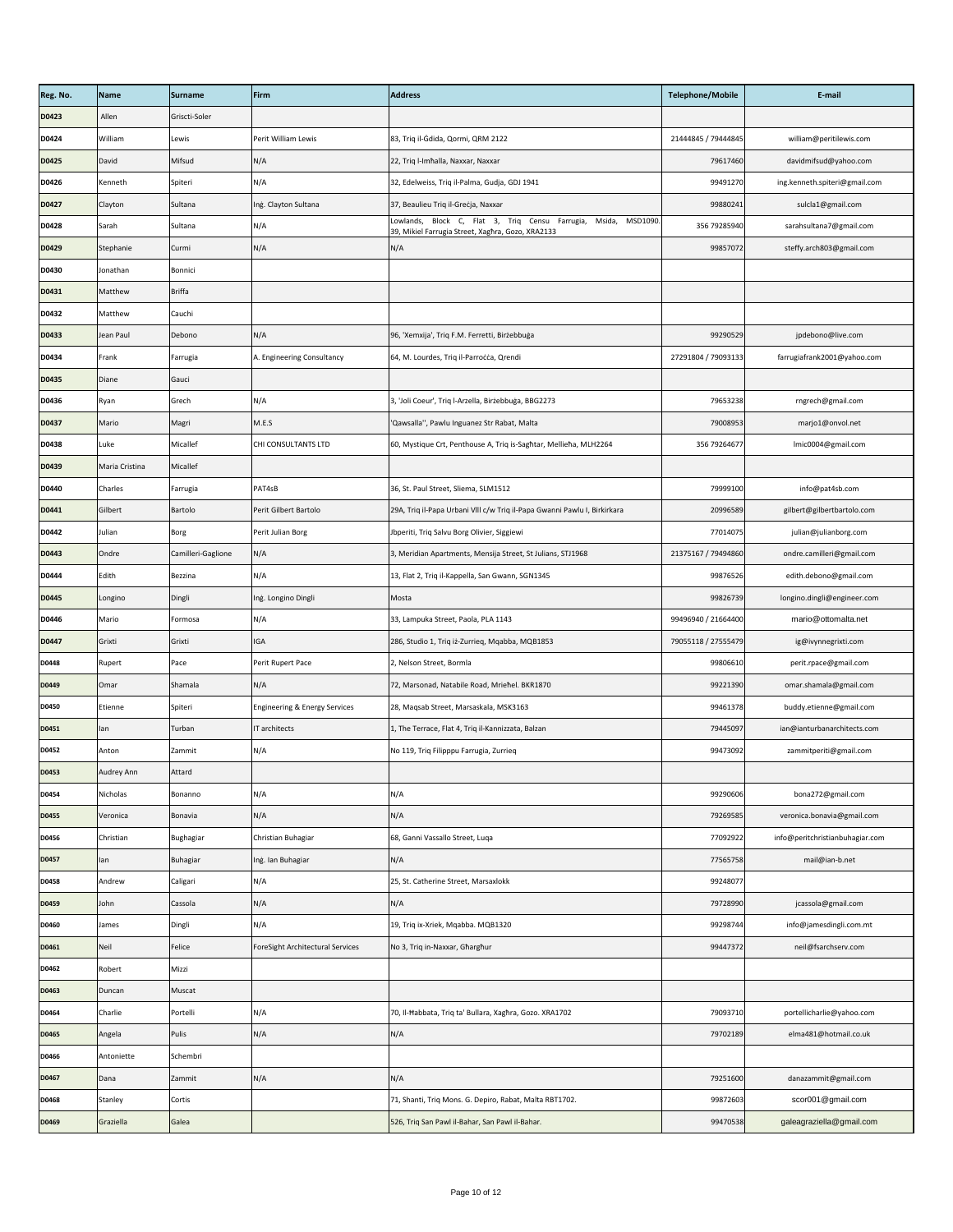| Reg. No.     | Name              | Surname                | Firm                                    | <b>Address</b>                                                    | <b>Telephone/Mobile</b> | E-mail                            |
|--------------|-------------------|------------------------|-----------------------------------------|-------------------------------------------------------------------|-------------------------|-----------------------------------|
| D0470        | Kleaven           | Maniscalco             |                                         |                                                                   |                         |                                   |
| D0471        | Randolph Nicholas | Bartoli                |                                         |                                                                   |                         |                                   |
| D0472        | Martha            | <b>Borg</b>            |                                         |                                                                   | 79287828                | arch_marthaborg@gmail.com         |
| D0473        | Joseph            | Cachia Fearne          |                                         |                                                                   |                         |                                   |
| D0474        | Luke              | Camenzuli              |                                         |                                                                   | 79461990                | camenzuliluke@gmail.com           |
| D0475        | Kurt              | Camilleri Burlo        | Camilleri Burlo' architects & designers | 20, Triq il-Wizna, Swieqi SWQ2300.                                | 79827534                | kurt@camilleriburlo.com           |
| D0476        | lan               | Cutajar                |                                         |                                                                   |                         |                                   |
| D0477        | Eve               | Degiorgio              | Eve Degiorgio Architects                | 42, Triq Mamo, Haz-Zebbug ZBG2406.                                | 79092176                | perit@evedegiorgio.com            |
| D0478        | Noemi             | Della Pieta            |                                         |                                                                   | 79531577                | noemi@evedegiorgio.com            |
| D0479        | Stephen           | Ellul                  |                                         | 29, Triq Sant'Anglu, Zejtun.                                      | 99431562                | stephen.ellul@outlook.com         |
| D0480        | Dario             | Mangion                |                                         |                                                                   |                         |                                   |
| D0481        | Katia             | Mifsud                 |                                         | 3, Triq il-Bilba, Mosta.                                          | 79288297                | katia.mifsud@outlook.com          |
| D0482        | Robert            | Refalo                 |                                         |                                                                   |                         |                                   |
| D0483        | <b>Tiziana</b>    | <b>Tedesco Triccas</b> | Perit Tiziana Tedesco Triccas           | 16/7, Lion Street, Floriana FRN1510.                              | 21239634, 79941986      | tizianatedescotriccas@gmail.com   |
| D0484        | Angelique         | Attard                 |                                         | 23, Triq ta' Gorf, Xaghra, Gozo. XRA2431.                         | 79539718                | ang0582@gmail.com                 |
| D0485        | Brenda            | Mamo                   | IN   DES   ARCH                         | No 70, 'Gawhra', Triq Papa Piju XII, Birkirkara                   | 77354316                | mamo.brendac@gmail.com            |
| D0486        | Godwin            | Cutajar Kinsella       |                                         |                                                                   |                         |                                   |
| D0487        | Simon             | Duca                   |                                         | 38/2, Triq is-Sirena, Isla ISL1461.                               | 99231215                | simduca@gmail.com                 |
| D0488        | Elaine Stephania  | Farrugia               |                                         | 6A, The Edge Flt.3, Triq il-Buzjett, Naxxar NXR2531.              | 99231133                | elaine.farrugia385@gmail.com      |
| D0489        | Anthony           | Gatt                   |                                         |                                                                   |                         |                                   |
| D0490        | Suzanne           | Pace                   |                                         |                                                                   | 79823756                | suzannepace@gmail.com             |
| D0491        | David             | Vassallo               |                                         |                                                                   |                         |                                   |
| D0492        | Mark              | Cilia                  | Ing. Mark Cilia                         | 10, Triq Sir Philip Pullicino, Mtarfa. MTF1121                    | 99029600                | markcilia92@gmail.com             |
| D0493        | Thelma            | <b>Bonello</b>         | Ing. Thelma Bonello                     | 2, Perla, Triq Salvu Curso, Siggiewi. SGW2090                     | 99210138                | thelma.bonello@gmail.com          |
| D0494        | Ruben Paul        | Borg                   | Prof. Ruben Paul Borg                   | Mediterranea, 25, Triq Luigi Billion, Pembroke. PBK1372.          | 79055680                | ruben.p.borg@gmail.com            |
| D0495        | Marvienne         | Camilleri              | Perit Marvienne Camilleri               | 92, Wilga Street, Luqa. LQA1535.                                  | 79379686                | marvienne_camilleri@yahoo.com     |
| D0496        | Samuel            | Cassar                 |                                         |                                                                   |                         |                                   |
| D0497        | Dennis            | Formosa                |                                         |                                                                   | 99258742                | dennisformosa@gmail.com           |
| D0498        | Lesley Ann        | Mintoff                | Dr. Edwin Mintoff Architects            | 119, Sliema Road, Gzira. GZR1635.                                 | 212237401               | leselyannmintoff@edwinmintoff.com |
| D0499        | Jesmond           | Mugliette              |                                         |                                                                   |                         |                                   |
| <b>D0500</b> | Analisa           | Zammit                 |                                         |                                                                   |                         |                                   |
| <b>D0501</b> | Rebecca           | Zammit                 | N/A                                     | 103, Triq il-Qrendi, Zurrieq                                      | 79254792                | rebeccazammit@gmail.com           |
| <b>D0502</b> | Greta             | Bond                   | N/A                                     | N/A                                                               | 99846972                | bondgreta13@gmail.com             |
| <b>D0503</b> | Charmak           | Camenzuli              | N/A                                     | Flat 15, Kalkara Heights, Triq il-Genista, Kalkara. KKR1563       | 79676743                | charmakc@gmail.com                |
| D0504        | James             | Manduca                | N/A                                     | N/A                                                               | 79313902                | jamesmanduca@hotmail.com          |
| <b>D0505</b> | Nadia             | Martinelli             | N/A                                     | N/A                                                               | 79993103                | nadia.martinelli03@gmail.com      |
| <b>D0506</b> | Walter            | Portelli               |                                         |                                                                   |                         |                                   |
| <b>D0507</b> | George            | Pullicino              |                                         |                                                                   |                         |                                   |
| <b>D0508</b> | Joseph            | Abela                  |                                         |                                                                   |                         |                                   |
| <b>D0509</b> | Ivan              | Attard                 | N/A                                     | 9, Chamonelle, 21st September Avenue, Naxxar                      | 99497598                | ivanattard@outlook.com            |
| <b>D0510</b> | Samuel            | Bonanno                | E3 engineering services                 | 37, Victor Vassallo Str, Attard                                   | 79922455                | info@e3.com.mt                    |
| D0511        | Simon             | <b>Bonnici Mallia</b>  |                                         |                                                                   |                         |                                   |
| D0512        | Rudolph           | <b>Borg Myatt</b>      | N/A                                     | N/A                                                               | 99827203                | rbm@rudolphborgmyatt.com          |
| <b>D0513</b> | Marvin            | <b>Bugeja</b>          | Dr Ing. Marvin Bugeja                   | N/A                                                               | 99824182                | marvin.bugeja@gmail.com           |
| D0514        | Joseph            | Falzon                 | Dr Perit Joseph Falzon                  | No 186/188, Psaila Street, B'Kara. BKR9077                        | 79471000                | joseph.falzon@melita.com          |
| <b>D0515</b> | Anthony           | Fenech Vella           | Fenech Vella Anthony                    | 45, Ta' Xbiex Seafront, Msida. MSD1514                            | 21340369 / 99497005     | peritafv@afv-arch.com             |
| D0516        | Anthony           | Mangion                | N/A                                     | 15, Caravel Court, Sir Joseph Carbone Street, St Julians. STJ1321 | 79265768                | tonymangion@gmail.com             |